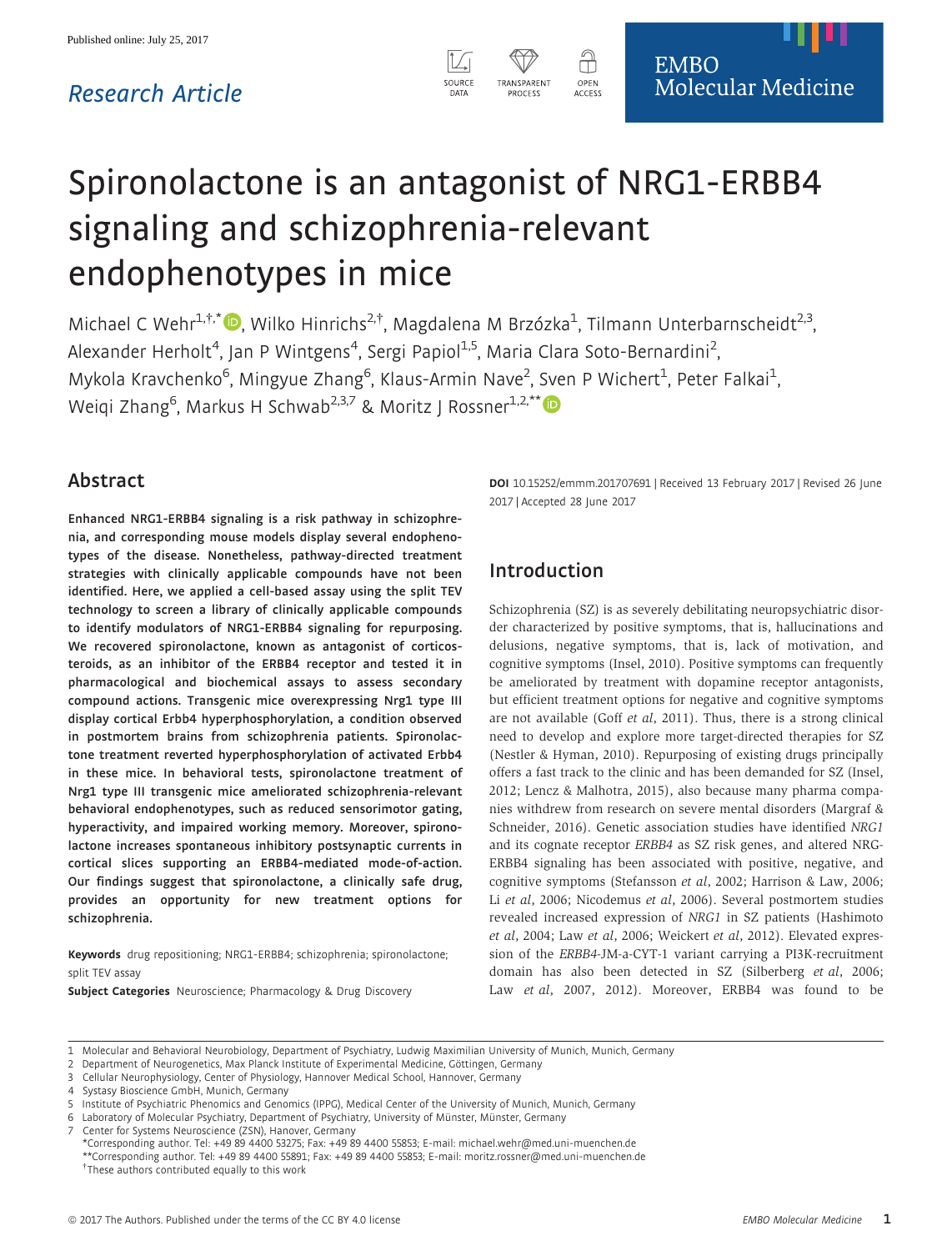hyperphosphorylated in postmortem brains from SZ patients (Hahn et al, 2006), suggesting that NRG1-ERBB4 hyperstimulation might represent a component of SZ pathophysiology.

In agreement, transgenic mice with increased Nrg1 expression display SZ-relevant behavioral deficits, including hyperactivity, impaired sensorimotor gating, decreased social interaction, and reduced cognitive functions (Deakin et al, 2009, 2012; Kato et al, 2010). In particular, transgenic mice with neuronal overexpression of the membrane-bound cysteine-rich-domain (CRD) type III isoform of Nrg1 (Nrg1-tg) display chronic ErbB4 hyperphosphorylation in the cortex, which is associated with a broad spectrum of SZ-relevant endophenotypes, including dysbalanced excitatory and inhibitory neurotransmission, altered spine growth, and impaired sensorimotor gating (Agarwal et al, 2014). Moreover, it has been shown recently that endophenotypes associated with elevated Nrg1 expression are reversible in adult animals, which strongly supports the assumption that the NRG1/ERBB4 signaling system provides a valid target for pharmacological interventions (Yin et al, 2013; Luo et al, 2014). It thus appears plausible that compounds, which can re-balance the activity of the NRG1-ERBB4 signaling pathway, could represent candidates for the therapeutic treatment of schizophrenia beyond positive symptoms.

In this study, we have first developed a co-culture assay system compatible with high-throughput-screening (HTS) utilizing the split TEV technology (Wehr et al, 2006, 2008). We then used this assay to screen a library of clinically approved drugs in a repurposing approach to uncover new potential target specificities (Wang & Zhang, 2013), which resulted in the identification and validation of spironolactone as an inhibitor of ERBB4. Finally, we can show that spironolactone decreases phosphorylation levels of ERBB4 in vitro and in vivo and leads to an altered balance of excitation/inhibition of cortical projection neurons. Chronic spironolactone treatment ameliorates hyperactivity and reverses sensorimotor gating and working memory deficits in Nrg1-tg mice. Thus, spironolactone alleviates novel aspects of SZ-relevant symptoms in this mouse model of increased NRG1-ERBB4 signaling.

## Results

#### A split TEV-based co-culture assay to screen for modulators of NRG1-ERBB4 signaling

Screening for modulators of NRG1-ERBB4 signaling in cell culture requires an adequate setup reflecting endogenous signaling mechanisms. According to a current model, NRG1 ligands reside in presynaptic terminals of principle pyramidal neurons, whereas ERBB4 receptors are mainly expressed at the postsynaptic density of dendrites in inhibitory interneurons (Rico & Marín, 2011). Based on this ligand-receptor configuration, NRG1 mediates juxtacrine and paracrine signaling to ERBB4. We established a cellular HTS-compatible co-culture assay, in which NRG1 was expressed in the signalsending cell population A, whereas ERBB4 was expressed in the signal-receiving cell population B (Fig 1A). Initially, we used the fulllength NRG1 type I  $\beta$ 1a isoform that undergoes proteolytic cleavage resulting in the release of the extracellular domain, which contains the biologically active EGF-like domain (EGFld), into the extracellular space (Hu et al, 2006; Willem et al, 2006). Therefore, NRG1 type I  $\beta$ 1a can elicit juxtacrine (non-cleaved form) and paracrine (cleaved form) stimuli. To screen for approved small compounds that could modulate NRG1-ERBB4 signaling, we combined this co-culture assay with the split TEV protein–protein interaction technique to monitor ERBB4 activation through induced PI3K adaptor recruitment by the human ERBB4-JMa-Cyt1 variant (Fig 1A).

The functionality and robustness of the co-culture assay was investigated by co-plating increasing numbers of PC12 cells carrying a stably integrated mouse Nrg1 type I  $\beta$ 1a expression cassette (Nrg1 cells, Fig EV1A for stable Nrg1 expression) with ERBB4-PIK3R1 expressing PC12 cells (split TEV assay cells). Co-culture conditions were verified using two PC12 cell populations expressing either EYFP or ECFP (Fig EV1B). A dose–response analysis showed that the assay reached a plateau of activation when 10,000 Nrg1 expressing cells were co-plated with 40,000 split TEV assay cells, with half-maximal activation at 5,000 cells (Fig 1B). Calculation of the Z' factor, a measure of HTS applicability and quality (Zhang et al, 1999), resulted in a value of 0.5 indicating a large separation band at screening conditions. Importantly, addition of the soluble EGFld resulted in a twofold increase of ERBB4 activation compared with Nrg1 cells alone, implying that ERBB4 activation in the coculture assay can be decreased and increased by potential NRG1- ERBB4 inhibitors and activators, respectively (Fig 1C). In addition, dose–response assays using ERBB4-PIK3R1 split TEV assay cells only and soluble EGFld as stimulus (single-culture assay) showed stable and reproducible dose–responses that also qualified for HTS, with Z' factors between 0.56 and 0.68 for three independent assays (Fig EV1C). The specificity of the NRG1-ERBB4 co-culture assay was validated in dose–response assays using established ERBB4 inhibitors, such as lapatinib (IC<sub>50</sub> value at 2.61  $\mu$ M, co-culture assay, Fig 1D;  $0.45 \mu M$ , single-culture assay, Fig EV1D) and CI-1033 (IC<sub>50</sub> value at 0.01  $\mu$ M, co-culture assay, Fig EV1E; 0.004  $\mu$ M, single-culture assay, Fig EV1F). Taken together, these data indicate that the split TEV-based co-culture assay provides a robust platform to screen for modulators of NRG1-ERBB4 signaling.

#### Screening the NIH clinical compound collection recovers spironolactone as ERBB4 receptor antagonist

We used the split TEV-based NRG1-ERBB4-PIK3R1 co-culture assay to screen two sets of the NIH Clinical Collection (NIH-NCC) containing 727 FDA-approved drugs in total (Fig 2A). From this screen, we selected a primary hit list of candidates that were at least three standard deviations away from the mean (Fig 2B for NIH-NCC set 1; Fig EV2A for NIH-NCC set 2; Dataset EV1). These candidates were then subjected to individual re-screening to eliminate off-target effects, such as toxicity and interference with assay tools, and 18 substances met these criteria and were selected for the final hit list (Appendix Fig S1 for a flowchart of all screening and validation steps; see Appendix Table S1 for final hit list). Spironolactone, a mineralocorticoid receptor (MR) antagonist formerly used as a diuretic and to treat high blood pressure (Gaddam et al, 2010), was recovered as top antagonist candidate (Fig 2B). In a dose–response co-culture assay using Nrg1 type I  $\beta$ 1a, spironolactone displayed an IC<sub>50</sub> value of 1.0  $\mu$ M, and marginal toxic effects at higher concentrations, as indicated by reduced Renilla luciferase readings (Fig 2C). ERBB4-specific effects were confirmed by dose–response control assays, which showed absence of spironolactone effects on assay components (Fig EV2B and C).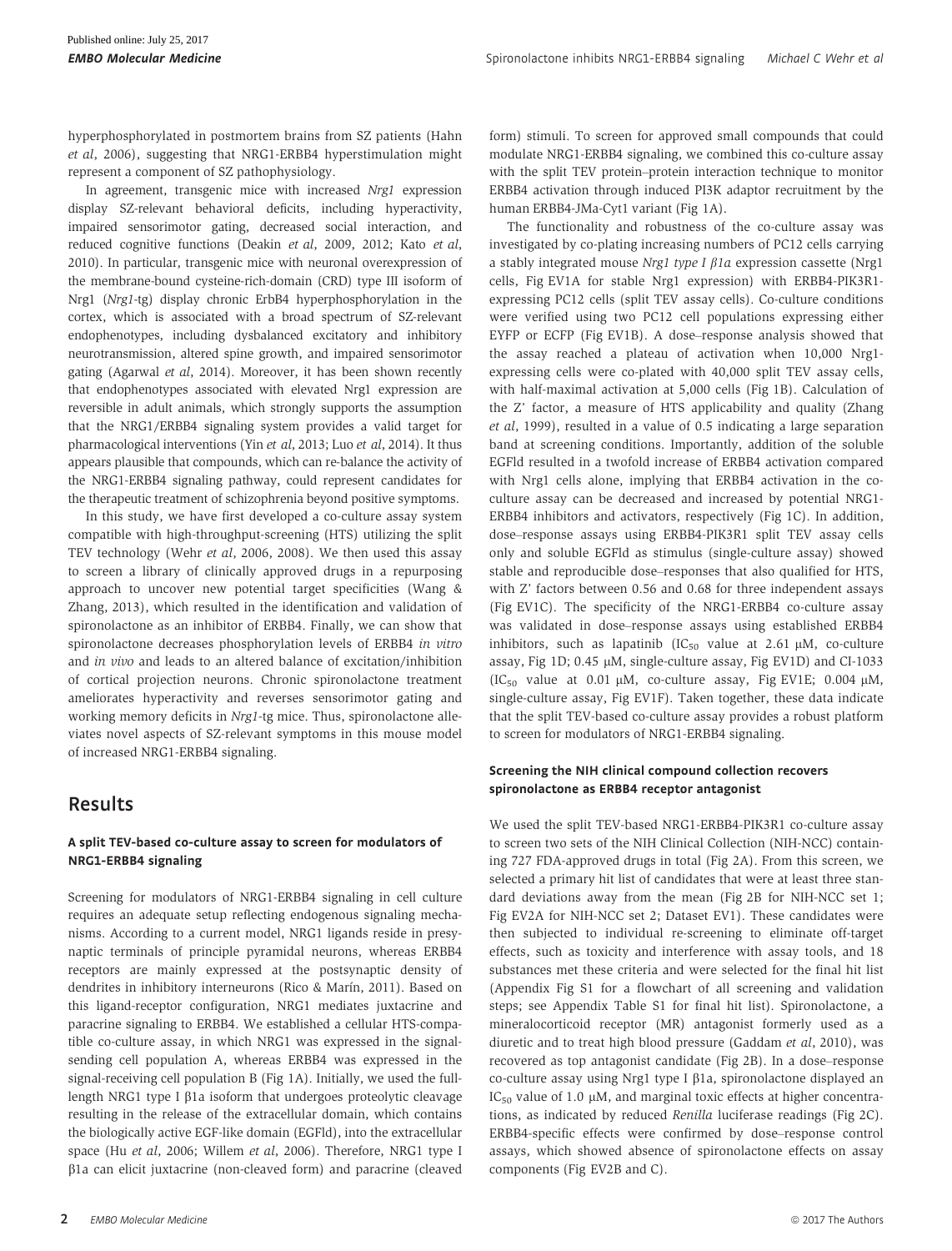

#### Figure 1. A co-culture assay based on the split TEV technique for monitoring NRG1-ERBB4 signaling activity.

- A The ERBB4-PIK3R1 split TEV assay monitors NRG1-ERBB4 signaling in PC12 cells. The Nrg1 ligand (green) is stably expressed in the signal-sending cell population A. The signal-receiving cell population B (or split TEV assay cells) is transfected with plasmids encoding the assay components ERBB4 (red) fused to NTEV-tevS-GV (ERBB4-NTEV-tevS-GV), the adapter molecule PIK3R1 (purple, the regulatory subunit alpha of the PI3K) fused to CTEV (PIK3R1-CTEV), and a UAS-driven firefly luciferase reporter (Fluc). Upon Nrg1 binding to the extracellular domain of ERBB4 (1), ERBB4-NTEV-tevS-GV dimerizes and cross-phosphorylates itself (2). PIK3R1- CTEV binds to the phosphorylated ERBB4 receptor leading to the functional reconstitution of TEV protease activity and the concomitant release of the artificial cotranscriptional activator Gal4-VP16 (GV) through proteolytic cleavage at a TEV protease cleavage site (tevS) (3). In turn, released GV translocates to the nucleus and binds to UAS sequences (open box) to activate the transcription of a firefly reporter gene (4).
- B Dose-response assay using increasing numbers of Nrg1 type I  $\beta$ 1a-expressing PC12 cells. For each 96-well, 40,000 split TEV assay cells were co-plated with increasing numbers of Nrg1-expressing cells and incubated for 24 h. Half-maximal activation is reached at 5,000 Nrg1-expressing cells. The Z' factor is 0.5 indicating a large separation band for this assay.
- C Adding 10 ng/ml EGFld resulted in a twofold activation. Per 96-well, 40,000 split TEV assay cells were co-plated with empty PC12 cells (no Nrg1 expression), 10,000 Nrg1-expressing cells, and 10,000 Nrg1-expressing cells plus 10 ng/ml EGFld. Arrows indicate measuring window of activation (blue arrow) and inhibition (red arrow) relative to baseline activity.
- D Lapatinib antagonizes ERBB4-PIK3R1 signaling in a dose-dependent manner. Per 96-well, 40,000 split TEV assay cells were incubated with increasing amounts of lapatinib, followed by co-plating 10,000 Nrg1 type I  $\beta$ 1a-expressing cells. The inset depicts the IC<sub>50</sub> value in µM

Data information: After compound/stimulus addition, each assay was incubated for 24 h. RLU, relative luciferase units; Fluc, firefly luciferase activity (black line); Rluc, Renilla luciferase activity (gray line);  $n = 6$ ; data are shown as mean, and error bars represent SEM.

Importantly, spironolactone also inhibited ERBB4 activity  $(IC_{50}$ value of 1.1  $\mu$ M) in a co-culture assay using the membrane-bound CRD containing type III isoform of Nrg1, the major NRG1 isoform in the brain, which is implicated in juxtacrine signaling (Fig 2D). Thus, spironolactone modulates ERBB4 activity downstream from both paracrine and juxtacrine NRG1 signaling. Further, spironolactone acts at a proximal step of ERBB4 receptor activation upstream of tyrosine phosphorylation and adapter recruitment as ERBB4 dimerization stimulated by EGFld was efficiently inhibited (IC<sub>50</sub> value of 1.1  $\mu$ M) in a singleculture assay (Fig 2E). Finally, we used an ERBB4 variant that lacks the intracellular domain, and thus is signaling incompetent, but expresses at the cell cortex and dimerizes upon EGFld stimulation (Fig EV3A and B). Notably, spironolactone inhibits dimerization of full-length ERBB4, but not of C-terminally truncated ERBB4 (Fig EV3C).

#### Spironolactone but not its metabolic products antagonizes the ERBB4/PIK3R1 assay

Spironolactone also inhibited ERBB4 signaling activity in an ERBB4- PIK3R1 single-culture assay, albeit with a slightly increased  $IC_{50}$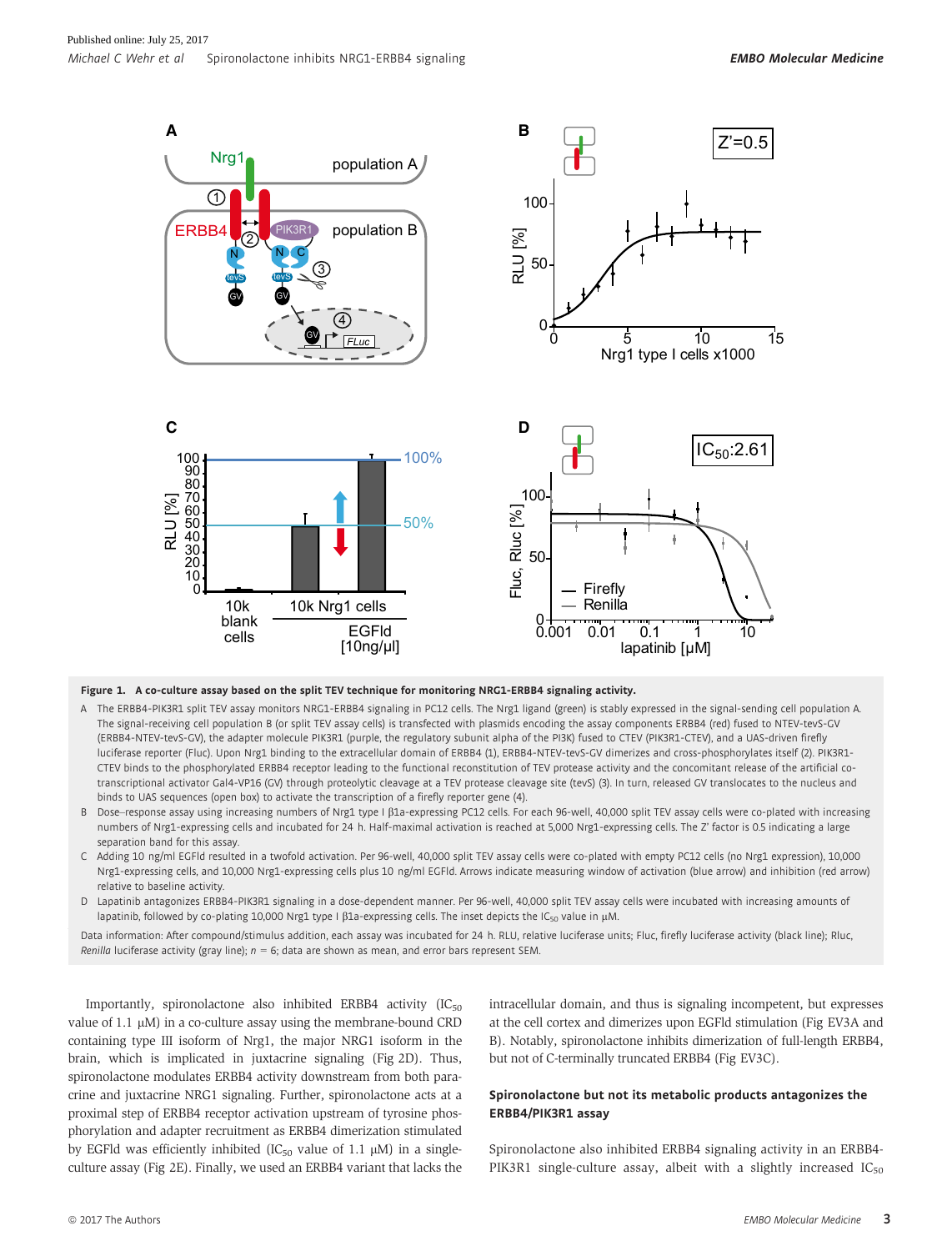

Figure 2. Spironolactone is the primary candidate recovered from the co-culture screen.

- A Flow chart of the compound screen. PC12 cells (population A) were transfected in solution with the split TEV assay plasmids ERBB4-NTEV-tevS-GV and PIK3R1- CTEV and incubated for 2 h before seeded onto 96-well plates. Population A cells were allowed to express the plasmids for 24 h. Compounds were added in a concentration of 10 lM, followed by seeding the Nrg1-expressing PC12 cells (population B) half an hour later. After 24 h of compound incubation, cells were lysed and subjected to a dual luciferase assay. The screening data were analyzed using the cellHTS2 package in R Bioconductor
- B Graphic visualization of the primary screen data of the NIH-NCC library set 1. All counts (320 compounds and 64 controls) from the Nrg1-ERBB4-PIK3R1 split TEV compound screen were plotted against the Z-score using the Mondrian program, with pathway activators displaying high values and inhibitors low values. For the secondary analysis, we selected all candidates that were at least three standard deviations away from the mean. EGFld-positive and lapatinib/CI-1033-negative controls are shown in red.
- C, D Spironolactone antagonizes Nrg1-ERBB4-PIK3R1 signaling. In dose–response assays using ERBB4-NTEV-tevS-GV and PIK3R1-CTEV plasmids transfected into PC12 cells, spironolactone was administered at increasing concentrations before seeding (C) Nrg1 type I- or (D) Nrg1 type III-expressing PC12 cells.
- E Spironolactone inhibits ERBB4 receptor dimerization. Dose-dependent dimerization of the ERBB4 receptor was analyzed using a split TEV assay encompassing ERBB4-NTEV-tevS-GV and ERBB4-CTEV plasmids transfected into PC12 cells. 10 ng/ml EGFld was applied as Nrg1 stimulus.

Data information: Fluc, firefly luciferase activity (black lines); Rluc, Renilla luciferase activity (gray lines, indicating toxicity levels);  $n = 6$ ; data are shown as mean, and error bars represent SEM. The insets depict  $IC_{50}$  values in  $\mu$ M.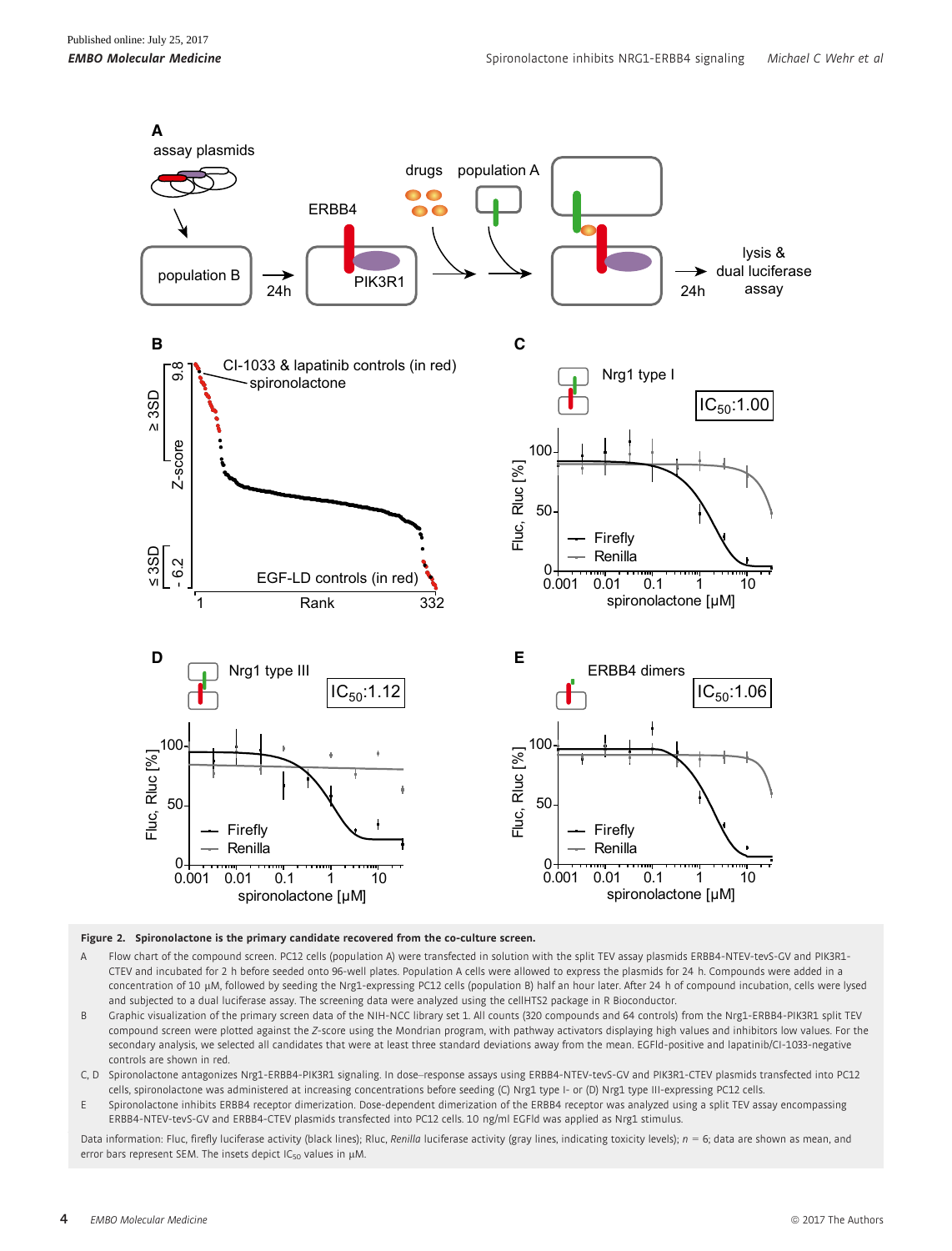value of 2.8  $\mu$ M (Fig 3A). We used the assay to identify molecular structures in spironolactone (Fig 3A) required for the inhibition of ERBB receptor activation in this assay and examined structurally highly related compounds, such as the metabolites canrenone

(Fig 3B) and 7a-thiomethyl-spironolactone (Fig 3C) as well as the second-generation MR antagonist eplerenone (Fig 3D). Canrenone lacks the thio-ketone group attached to the sterol core structure, whereas 7a-thiomethyl-spironolactone lacks the ketone group only.



Figure 3. Multilevel profiling approach of spironolactone treatment assessing target specificities and adapter recruitment.

A Spironolactone, molecular structure shown on the left, inhibits ERBB4/PIK3R1 split TEV assay activity (black line), with an IC<sub>50</sub> value of 2.76 µM. B-D The spironolactone metabolites (B) canrenone and (C) 7a-thiomethyl-spironolactone as well as the second-generation drug (D) eplerenone do not attenuate the ERBB4/PIK3R1 assay activity (black lines). Note that only spironolactone bears a thio-ketone group attached to the sterol core structure. All ERBB4/PIK3R1 assays were run in a single-culture assay mode using 10 ng/ml EGFld as functional Nrg1 stimulus, and ERBB4-NTEV-tevS-GV and PIK3R1-CTEV plasmids were transfected into PC12 cells (indicated by icon).

E Schematic representation of the most critical ERBB dimers tested in spironolactone dose–response assays using the split TEV protein–protein interaction detection technique. Note that not all possible combinations are depicted.

F Heat map showing the IC<sub>50</sub> values obtained from individual ERBB dimerization split TEV assays. All single dose–response assays can be found in Fig EV4; the combination ERBB4-ERBB4 is shown in Fig 2E.

Data information: Fluc, firefly luciferase activity (black lines, reporting ERBB4-PIK3R1 assay activity); Rluc, Renilla luciferase activity (gray lines, assessing viability);  $n = 6$ ; data are shown as mean, and error bars represent SEM. The insets depict IC<sub>50</sub> values in  $\mu$ M.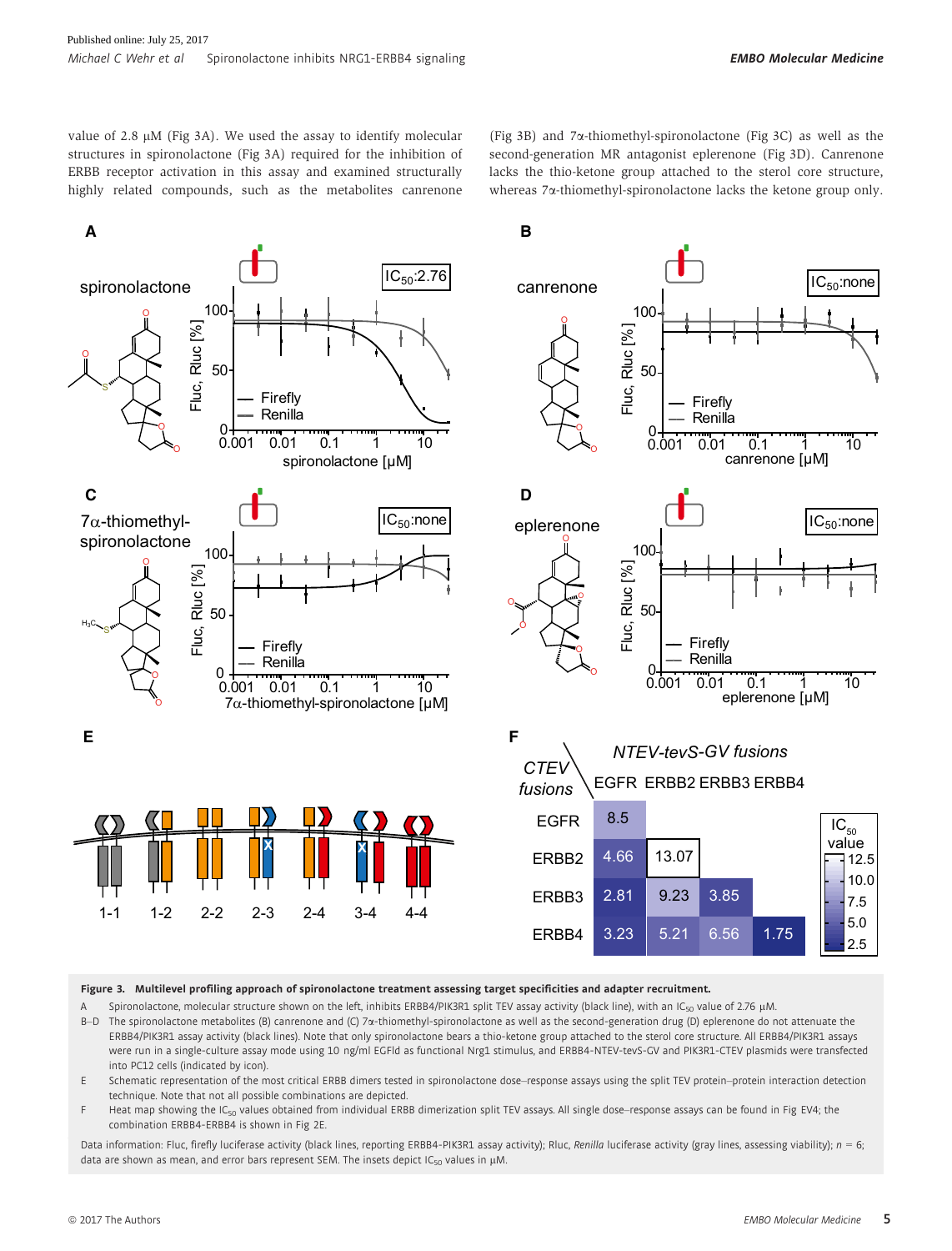In eplerenone, the thio-ketone group is replaced by an acidic group, in addition to a minor modification at the sterol core structure. None of these compounds showed an inhibitory effect in the ERBB4-PIK3R1 single-culture assay (Fig 3B–D), suggesting that the thio-ketone group specific for spironolactone plays a role for its inhibitory function in this assay.

#### Spironolactone preferentially inhibits dimers containing ERBB4

Target specificity is a crucial aspect for the evaluation of pharmacological active compounds (Feng et al, 2009). As ERBB4 is a member of the ERBB family, we determined spironolactone's antagonistic effects on dimer formation of other ERBB receptors (Fig 3E). As indicated by  $IC_{50}$  values obtained from dose–response assays (Figs 3F and EV4A–I), spironolactone preferentially inhibits formation of ERBB4 homodimers (at  $1.75 \mu$ M). Spironolactone antagonizes also other ERBB combinations, albeit with less efficacy, and efficiently inhibits EGFR homodimer formation when stimulated by EGF (at  $1.74 \mu M$ ) (Figs 3F and EV4J). Collectively, these data suggest that spironolactone acts as a pan-ERBB family inhibitor, which preferentially inhibits dimer formation involving EGFR or ERBB4. In adult cortical tissues of mice, however, EGFR is not detectably expressed (Appendix Fig S2), suggesting that ERBB4 is the major target of the ERBB family for spironolactone in the brain.

#### Spironolactone reverts ERBB4 hyperphosphorylation

Dose–response assays indicated that spironolactone reduces the phosphorylation-dependent recruitment of PIK3R1 by activated ERBB4 (Figs 2C and 3A), prompting us to examine the phosphorylation levels reverted by spironolactone biochemically. EGFld treatment of human T-47D cells that endogenously express ERBB4 induced hyperphosphorylation at Tyr1056 and Tyr1284 of ERBB4. Addition of lapatinib completely reverted Tyr1056 and Tyr1284 phosphorylation, whereas treatment with spironolactone reduced phosphorylation to intermediate levels (Fig 4A and B) Likewise, spironolactone antagonized EGFld-mediated hyperphosphorylation of transfected human ERBB4 in PC12 cells that were used in the screen (Fig EV3D). To translate our findings into a potential therapeutic rationale for SZ, we utilized a transgenic mouse model, in which Nrg1 type III is overexpressed under the control of the neuronal Thy1.2 promoter (referred to as Nrg1-tg) and causes hyperphosphorylation of ERBB4 receptors in the prefrontal cortex (Velanac et al, 2012). We tested whether phospho-ERBB4 levels were also regulated by chronic spironolactone treatment in Nrg1-tg mice and injected the drug for 21 consecutive days before sacrificing the mice for biochemical analysis (Fig 4C). In lysates from mouse prefrontal cortex, phospho-Erbb4 levels were efficiently visualized using the p-ERBB4-Y1284 antibody (Fig 4D and E). Notably, addition of spironolactone resulted in a robust reduction of NRG1 induced ERBB4 hyperphosphorylation. Downstream signaling effects, as assessed by pERK and pAKT, were neither modulated by Nrg1 overexpression, nor by spironolactone treatment. Next, we tested whether LIM kinase 1 (LIMK1) displays regulated phosphorylation levels upon spironolactone treatment. LIMK1 is a nonreceptor protein serine/threonine kinase implicated in cytoskeleton dynamics and the regulation of synaptic spine morphology and function (Meng et al, 2002, 2004) and has been associated with NRG1 signaling (Yin et al, 2013). Notably, phospho-Limk1 levels were slightly upregulated in wt and markedly upregulated in spironolactone-treated Nrg1-tg mice, suggesting that LIMK1 activity integrates, at least in part, spironolactone's inhibitory effect (Fig 4D and E). Taken together, these results indicate that spironolactone serves as an inhibitor of NRG1-mediated ERBB4 signaling.

Since NRG1-ERBB4 signaling has been shown to modulate inhibitory neurotransmission (Yin et al, 2013; Agarwal et al, 2014; Mei & Nave, 2014), we tested the impact of spironolactone treatment on synaptic transmission in acute slices prepared from prefrontal cortex. When we measured spontaneous inhibitory postsynaptic currents (sIPSCs) at layer II/III pyramidal neurons, canrenone (10  $\mu$ M) showed no significant effect on sIPSC frequencies and amplitudes (Fig 4F). In contrast, administration of spironolactone (10  $\mu$ M) caused an increase of sIPSC frequency ( $n = 12$ ;  $P < 0.05$ ) and amplitude  $(n = 12, P < 0.05)$  shortly after bath application (Fig 4G). Next, evoked IPSCs were measured in pyramidal neurons in layer II/III of prelimbic cortex after stimulating in layer I. To distinguish between MR and ERBB4-mediated effects by spironolactone, these experiments were performed in the presence of canrenone (10  $\mu$ M), which is a more potent MR antagonist relative to spironolactone. Under these conditions, spironolactone  $(5 \mu M)$ significantly increased the eIPSC amplitude (Fig 4H), a finding also increased by the pan-ERBB family inhibitor compound lapatinib as control  $(5 \mu M)$  (Fig 4I). Together, these findings are consistent with the hypothesis that spironolactone modulates GABAergic neurotransmission via ERBB4.

#### Chronic spironolactone treatment ameliorates SZ-relevant behavioral endophenotypes in Nrg1-tg mice

Nrg1-tg mice exhibit SZ-relevant behavioral abnormalities, including deficits in prepulse inhibition (PPI) (Agarwal et al, 2014), an operational measure of sensorimotor gating. In a pilot experiment, we performed a two-arm study, in which Nrg1-tg and wt mice were tested for PPI before and after chronic spironolactone treatment as above (Fig EV5A). Before treatment, Nrg1-tg mice displayed PPI deficits (Fig EV5B), in line with our previous findings (Agarwal et al, 2014). Spironolactone treatment significantly improved PPI in Nrg1-tg mice (Fig EV5C), but had no effect in wt controls, suggesting that spironolactone modulates behavioral deficits of enhanced NRG1-ERBB4 signaling (Fig EV5D).

Based on these results, we performed a four-arm study, in which an independent cohort of Nrg1-tg and wt mice was tested following spironolactone or vehicle treatment (Fig 5A). In this study, we assessed a battery of behavioral domains with relevance for SZ, such as motor activity, curiosity, light–dark preference, working memory, motivation, PPI, fear memory, and pain sensitivity.

Vehicle-treated Nrg1-tg mice covered longer distances in the open-field arena than vehicle-treated wt controls (Fig 5B and C). This locomotor hyperactivity, however, was reverted by spironolactone (Fig 5B and D). Further, Nrg1-tg mice showed, increased anxiety, paralleled by higher frequency of defecation and urination during the open-field test (Fig EV5E–G), supporting previous observations (Agarwal et al, 2014). When testing for light–dark preference, spironolactone-treated Nrg1-tg spent more time in the light compartment. This suggests an anxiolytic rather than a sedative effect of spironolactone (Fig 5E), as Nrg1-tg animals and wt controls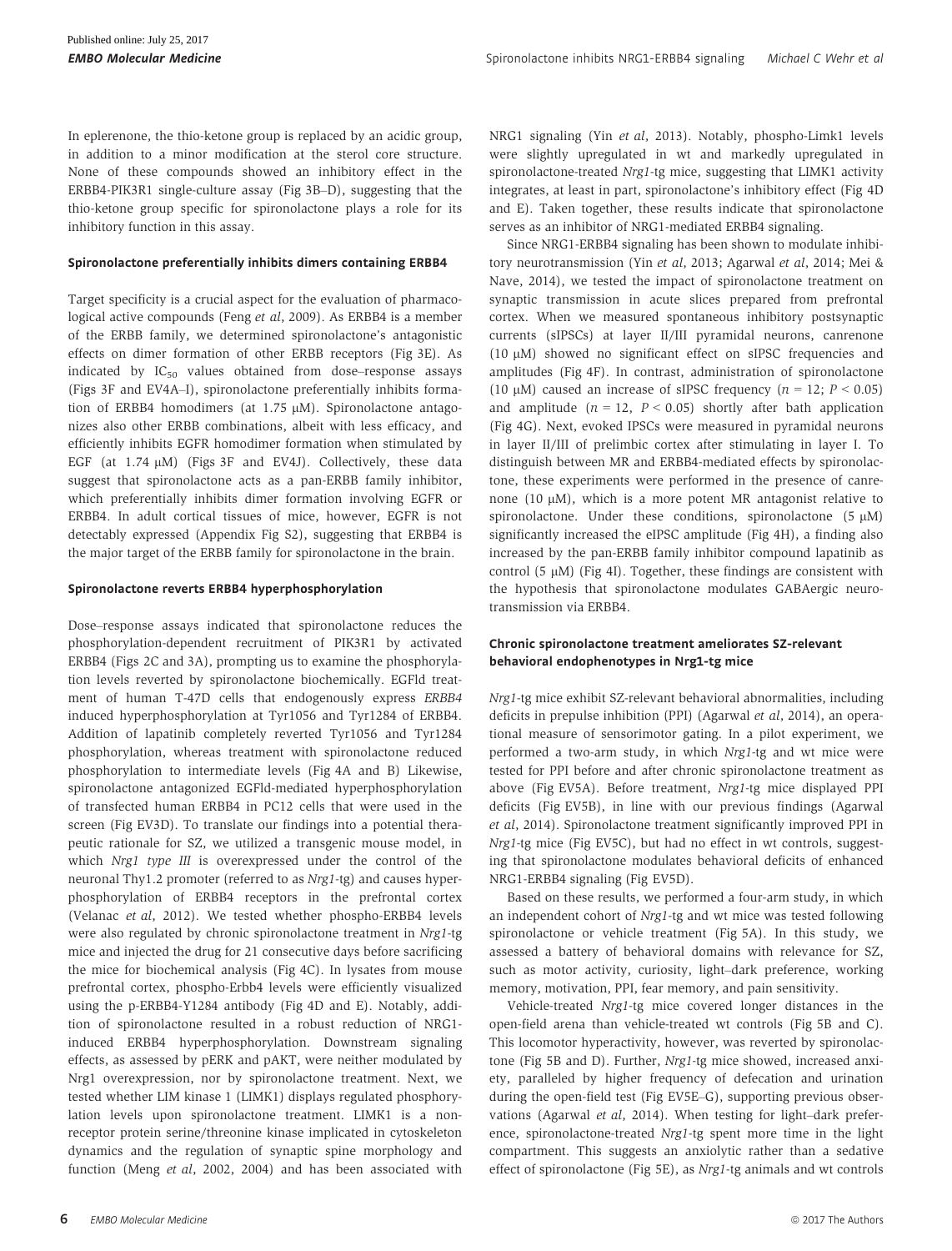

Figure 4.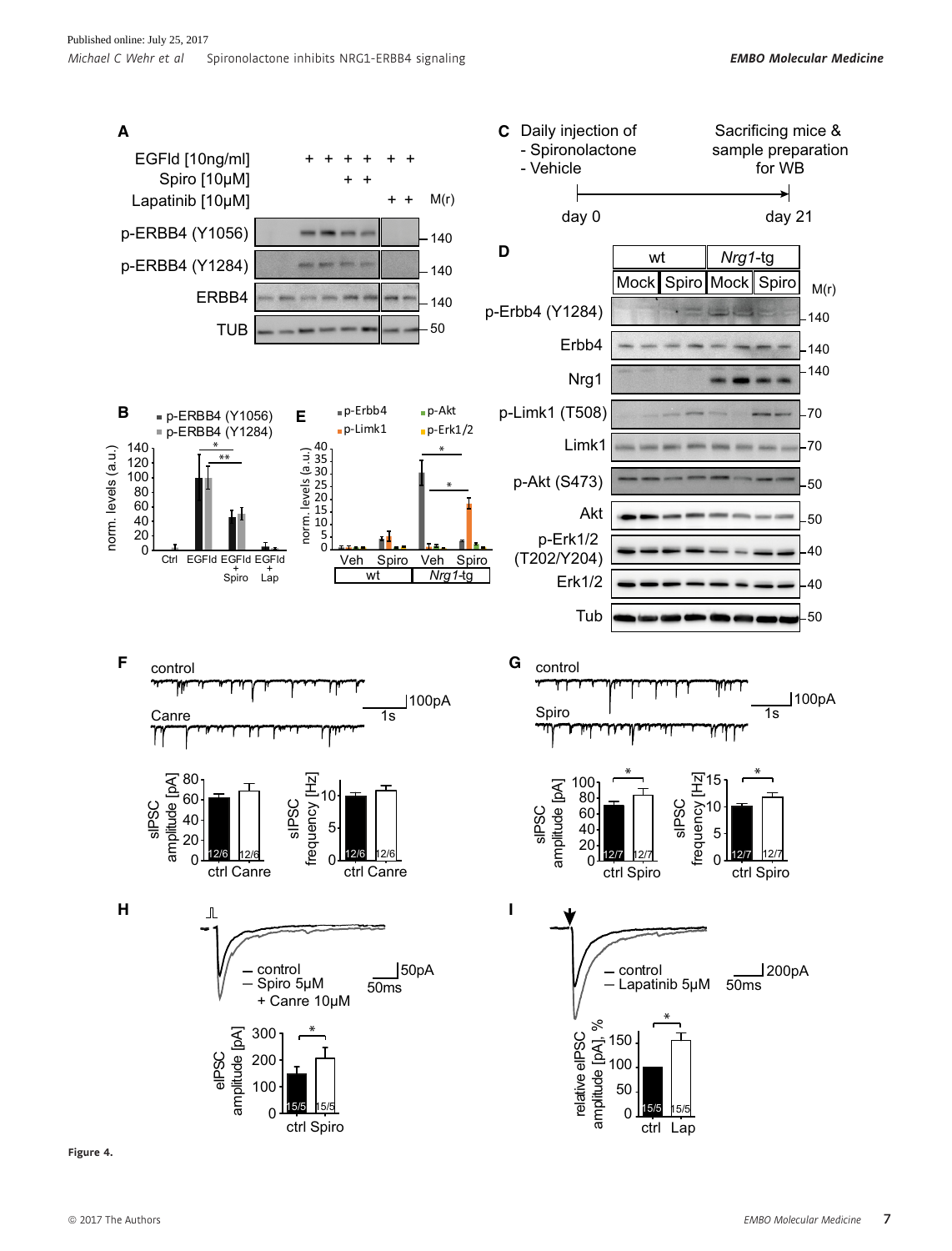◀

- **Figure 4. Spironolactone antagonizes ERBB4 phosphorylation both in** *in vitro* **and** *in vivo***.<br>A Spironolactone reduces ERBB4 levels. T-47D cells were stimulated with 10 ng/ml EGFld, 10 μM lapatinib and 10 μM spironolacton** lysates were probed for ERBB4 phosphorylation levels at Tyr1056 and Tyr1284.
- B Quantification of band intensities for phospho-ERBB4 levels ( $n = 4$  per condition) shown in (A) using ImageJ. Phosphorylation levels are normalized to protein levels of ERBB4. Data are shown as mean, and error bars represent SD; t-test, with \*P = 0.0356 for p-ERBB4 (Y1056), and \*\*P = 0.0079 for p-ERBB4 (Y1284).
- C Experimental design for Western blot analysis shown in (D) and (E). Nrg1-tg and wt animals were treated daily with spironolactone (50 mg/kg, s.c.) or vehicle (n = 2 per genotype and per treatment) for 21 days.
- D Spironolactone reduces phospho-Erbb4 levels in Nrg1-tg mice. Mice were treated with spironolactone for 21 days and sacrificed for Western blot analysis. Lysates were probed with indicated antibodies.
- E Quantification of band intensities for phospho-Erbb4 and phospho-Limk1 levels (n = 2 per condition) shown in (D) using ImageJ. Phosphorylation levels are normalized to protein levels of Erbb4 and Limk1. Data are shown as mean, and error bars represent SD; t-test, with \*P = 0.0330 for p-Erbb4, and \*P = 0.0201 for p-Limk1.
- F Canrenone (applied as 10 µM) showed no effects on frequencies and amplitudes of sIPSCs in pyramidal neurons of the prefrontal cortex (PFC). Representative traces of sIPSCs (upper) and a histogram of mean sIPSC (lower) are shown for both before and after addition of canrenone.
- G Spironolactone (applied as 10 µM) significantly increases frequencies (n = 12; \*P = 0.0454) and amplitudes (n = 12, \*P = 0.0478) of sIPSCs in pyramidal neurons of PFC. Representative traces of sIPSCs (upper) and a histogram of mean sIPSC (lower) are shown for both before and after addition of spironolactone.
- H Spironolactone increases amplitudes of evoked IPSCs in pyramidal neurons of PFC (n = 15, \*P = 0.0286). Spironolactone (5 µM) was applied in the presence of canrenone (10  $\mu$ M).
- I Lapatinib increases amplitudes of evoked IPSCs in pyramidal neurons of PFC ( $n = 15$ , \*P = 0.0124). Lapatinib was applied at 5 µM. Arrow indicates an evoked IPSC stimulus.

Data information: For (H, I), sample recording (upper) and a histogram of averaged eIPSC (lower) is shown for both before and after drug application. For (F-I), the numbers displayed inside the histogram bars indicate the number of recorded slices/number of animals. Data are shown as mean, and error bars represent SD (for B, E) and SEM (for F–I); paired t-test, with \*P  $\leq$  0.05; Spiro, spironolactone; Canre, canrenone; Lap, lapatinib. Source data are available online for this figure.

displayed a similar transition activity in the light–dark test (Fig EV5H). In contrast, Nrg1-tg mice showed an increased activity in the tail suspension test (Fig EV5I). Working memory was assessed in the Y-maze test. Nrg1-tg mice performed significantly less alterations than wt controls, suggesting an impaired working memory performance in transgenics (Fig 5F). Notably, spironolactone treatment rescued these deficits (Fig 5F), without influencing the activity in the Y-maze (Fig EV5J). However, the number of choices was higher in transgenics, supporting their hyperactivity phenotype observed in the open-field test (Fig 5B and C).

In the contextual fear memory test, spironolactone-treated Nrg1-tg mice displayed a non-significant reduction in freezing (Fig EV5K), which was paralleled by significantly decreased levels of pain sensitivity as assessed in the hot plate test (Fig EV5L). Cue memory testing revealed neither genotype nor treatment-dependent alterations (Fig EV5K). Moreover, spironolactone treatment significantly enhanced PPI in Nrg1-tg (Fig 5G), but not in wt mice (Fig EV5M), replicating the data obtained from the pilot experiment (Fig EV5D).

As Nrg1 is a critical regulator for brain development, we aimed to exclude age-related consequences on the behavioral effects observed using a covariate analysis, which links age with test performance. To do this, we grouped mice into juvenile (8–11 weeks) and adult (12–16 weeks) categories, and ANCOVA with the covariate age did not reveal an effect on the genotypedependent treatment response (Appendix Fig S3).

Taken together, chronic spironolactone treatment alleviates hyperactivity, PPI and working memory deficits in Nrg1-tg mice, findings that are paralleled by a reduction in Erbb4 hyperphosphorylation levels in these mice.

## **Discussion**

To obtain repurposed drugs for schizophrenia, we have developed a co-culture assay system mimicking several proximal aspects of NRG1-ERBB4 signaling (Citri & Yarden, 2006; Mei & Xiong, 2008). Its successful application in a repurposing screen with clinical substances resulted in the identification of the MR antagonist spironolactone as a potent ERBB4 inhibitor. The efficacy of spironolactone as novel inhibitor of NRG1-ERBB4 signaling was validated in heterologous cells with an endogenous expression of human ERBB4 and in vivo using transgenic mice, which model NRG1 overexpression and ERBB4 hyperphosphorylation linked to several endophenotypes with relevance for SZ (Agarwal et al, 2014). We thus provide a pharmacological proof-of-principle for targeting NRG1-ERBB4 signaling in the context of SZ and exploited the opportunity to repurpose a clinical compound, a strategy that was strongly demanded in the last years for mental diseases (Insel, 2012). In addition, a recent study suggested to fast track all SZ susceptibility genes, which encode potential targets for approved drugs, for repurposing (Lencz & Malhotra, 2015). Therefore, our multilevel approach targeting NRG1- ERBB4 signaling that identified a hidden mode-of-action of spironolactone antagonizing ERBB4 activity strongly supports this approach. As spironolactone is a clinically safe and available substance, it immediately qualifies for therapeutic intervention trials. Finally, the co-culture assay is qualified for high-throughput conditions under industry quality standards and will allow the exploratory screen of large exploratory compound libraries.

Spironolactone inhibited the association between ERBB4 and PIK3R1 in the split TEV-based co-culture assay, with an  $IC_{50}$  value at approximately 1  $\mu$ M. Our data suggest that spironolactone also targets other ERBB family members, however, with a preference for ERBB4. Our biochemical analysis suggests that spironolactone shows an intermediate efficacy of ERBB4 inhibition. Notably, fine tuning of excitation and inhibition between excitatory projection neurons expressing NRG1 and inhibitory parvalbumin-positive interneurons expressing ERBB4 is thought to be a critical determinant of endophenotypes observed in gain- and loss-of-function mouse models (Chen et al, 2010; Yin et al, 2013; Agarwal et al, 2014). Therefore, moderate changes in NRG1/ERBB4 activity may be desired to achieve rebalanced signaling levels under pathological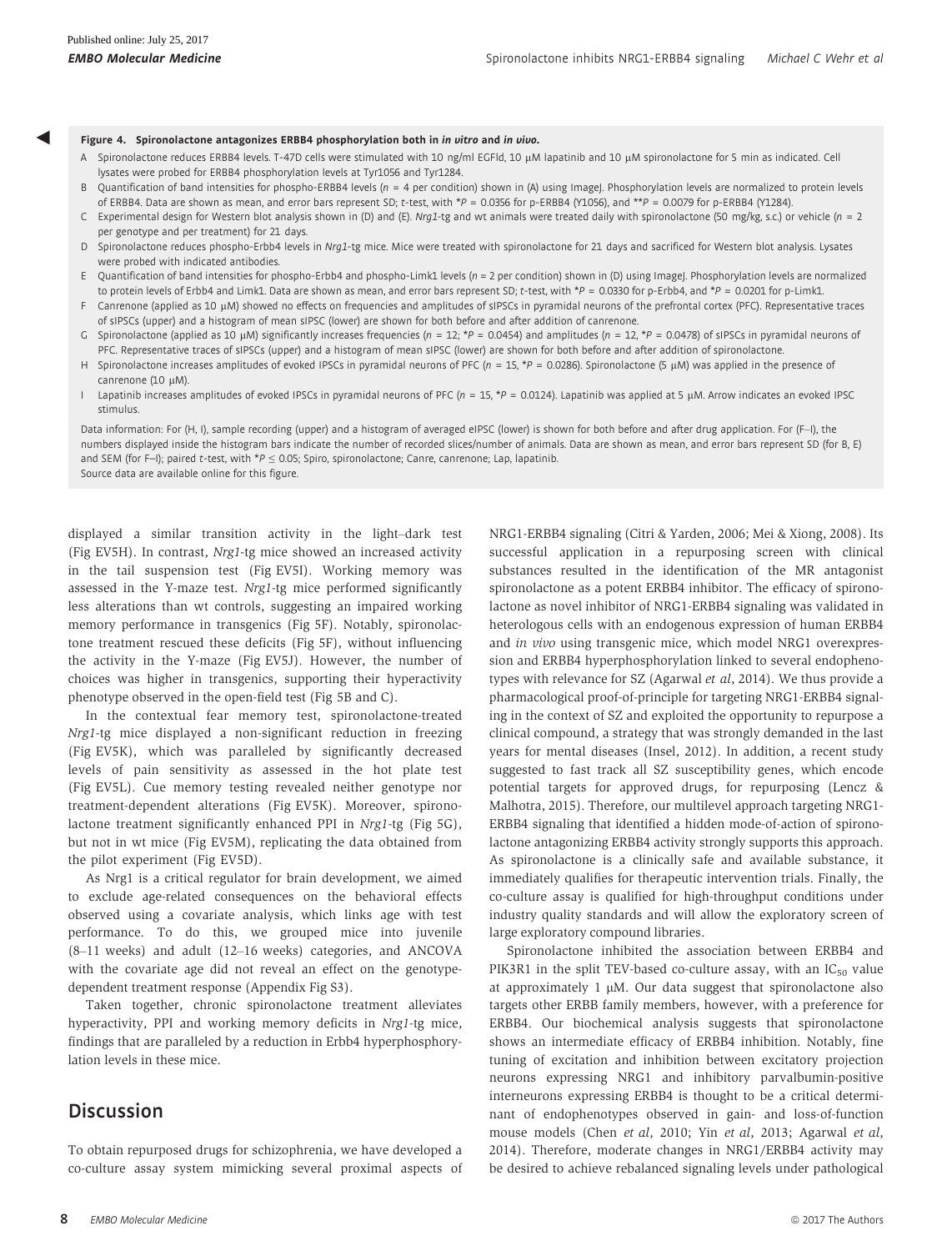

#### Figure 5. Chronic spironolactone treatment ameliorates deficits of behavioral endophenotypes in Nrg1-tg mice.

- A Experimental design. Nrg1-tg and wt animals were treated daily with spironolactone (50 mg/kg, s.c.) or vehicle (n = 12 per genotype and per treatment) for 3 weeks, followed by behavioral phenotyping using the tests as indicated. Spironolactone or vehicle treatment was continued throughout the phenotyping phase.
- B Nrg1-tg mice travelled longer distances in the open-field arena (effect of genotype  $F_{1,44} = 10.53$ ; P = 0.0022; two-way ANOVA). Bonferroni post hoc analysis revealed a significant genotype-dependent difference between vehicle-treated groups (\*\*P = 0.0044) but not in spironolactone-treated groups (P = 0.3783). Genotype differences were abolished upon spironolactone treatment.
- C When vehicle-treated animals were analyzed in 1-min intervals, transgenic mice showed an increased activity throughout the entire test (effect of genotype  $F_{1,22} = 9.27$ ;  $P = 0.0060$ ; two-way ANOVA), most prominent in intervals 2, 7, and 8 (\* $P = 0.0427$ , \* $P = 0.0385$ , and \*\*\* $P = 0.000036$ , respectively, Bonferroni post hoc test).
- D There was no significant difference between the genotypes when treated with spironolactone (effect of genotype  $F_{1,22} = 2.19$ ; P = 0.1535; two-way ANOVA). However, the interaction of genotype and treatment was significant ( $F_{9,198}$  = 1.94; P = 0.0481; two-way ANOVA).
- E Nrg1-tg mice treated with spironolactone spent more time in the light compartment during the light–dark test (interaction gene × treatment  $F_{1,41} = 4.90$ ;  $P = 0.0324$ ; two-way ANOVA, and \*P = 0.0219, Bonferroni post hoc test).
- F In the Y-maze test, transgenic mice performed less alterations (effect of genotype  $F_{1.44} = 11.50$ ; P = 0.0015; two-way ANOVA). The Bonferroni test confirmed this phenotype in vehicle-treated groups (\*\*P = 0.0011), but not in spironolactone-treated animals (P = 0.5950). Spironolactone treatment had a significant effect on the number of alterations ( $F_{1,44}$  = 4.12;  $P = 0.0484$ ; two-way ANOVA).
- G Spironolactone treatment significantly enhanced PPI in Nrg1-tg mice (effect of treatment  $F_{1,21} = 5.07$ ; \*P = 0.0325; two-way repeated-measures ANOVA).

Data information: Data are shown as mean, and error bars represent SEM. Spiro, spironolactone; Veh, vehicle.  $n = 12$  per genotype and treatment with an exception of (E) (Nrg1-tg vehicle,  $n = 11$ ; Nrg1-tg Spiro,  $n = 10$ ; wt vehicle,  $n = 12$ ; wt Spiro,  $n = 12$ ) and (G) (Nrg1-tg vehicle,  $n = 11$ ; Nrg1-tg Spiro,  $n = 12$ .

conditions. We found that the chronic administration of spironolactone to Nrg1-tg mice reverted Erbb4 hyperphosphorylation and largely rescued hyperactivity (considered as a surrogate marker for

positive symptoms in SZ), PPI deficits and working memory impairments. Importantly, behavior in wild-type mice remained largely unaffected by chronic spironolactone treatment. Spironolactone, but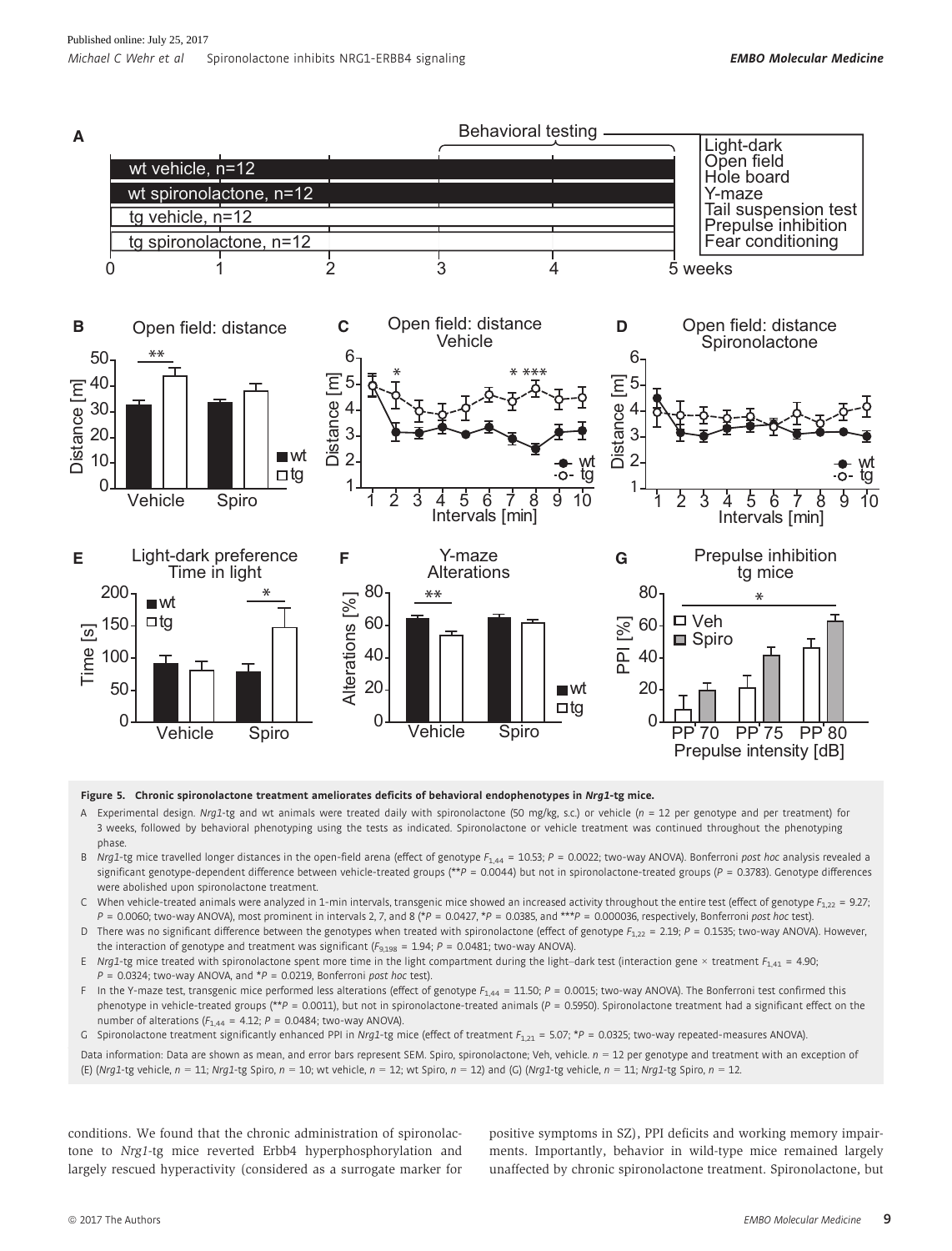not canrenone, enhanced inhibitory neurotransmission when applied acutely to cortical slices of wild-type mice, suggesting an ERBB4-mediated mechanism. Likewise, the ERBB4 kinase inhibitor lapatinib caused similarly increased IPSCs within the same experimental model. Increased amplitudes of mIPSCs have also been observed in conditional Nrg1 loss-of-function mutants, most likely as a consequence of reduced activity of ERBB4 in inhibitory neurons (Agarwal et al, 2014). In conditional ERBB4 mutants, however, mIPSC frequencies were reduced in the hippocampus (Fazzari et al, 2010). A recent study reports that NRG2, a close relative of NRG1, is expressed in inhibitory interneurons and activates ERBB4 cellautonomously, causing a downregulation of NMDA receptor activity in these cells (Vullhorst et al, 2015). In such a scenario, inhibition of ERBB4 activity may indeed increase IPSCs, a hypothesis fitting to our observations, for both spironolactone and lapatinib control treatments. Overall, these findings indicate that altered NRG1/ ERBB4 signaling modulates inhibitory signaling, although different adaptations may prevail in different brain regions and genetic models as well as pharmacological treatments.

Our biochemical analysis implicates LIMK1 signaling, but not ERK1/2 nor AKT1 as potential downstream effectors of spironolactone treatment in Nrg1-tg mice. As a non-receptor protein serine/ threonine kinase, LIMK regulates synaptic spine morphology and function by modulating cytoskeleton dynamics (Meng et al, 2002, 2004; Bennett, 2011). Further, LIMK1 has been linked to NRG1 signaling and SZ-relevant endophenotypes in a Nrg1-tg mouse model (Yin et al, 2013). We show that phospho-LIMK1 levels were upregulated in Nrg1-tg mice treated with spironolactone suggesting that LIMK1 activity may possibly integrate spironolactone's inhibitory effect by promoting spine enlargement, and thus synapse formation, through controlling actin cytoskeleton dynamics. Nrg1-tg animals display subtle structural changes related to spine morphology, that is, the number of bifurcated spines is increased (Agarwal et al, 2014). Therefore, it might be possible that spironolactone treatment reverts this structural endophenotype. Nonetheless, the increased levels of p-LIMK1 rather favor a mechanism compensating for the structural changes in Nrg1-tg mice, which may underlie network disturbances in these animals, by stimulating structural plasticity via increased LIMK1 activity. To further explore the modeof-action of spironolactone in the future, its impact on structural plasticity should be addressed in additional studies.

Spironolactone has been developed as MR antagonist and was clinically applied for decades as a potent and safe diuretic (Ogden et al, 1961). As brain-expressed corticoid receptors are implicated in modulating the stress response, spironolactone treatment has been tested in the context of depression and was shown to increase motivation and curiosity in mice (Wu et al, 2012). Moreover, anxiety was partially improved in a small group of patients suffering from bipolar disorder (Juruena et al, 2009) in good agreement with our finding that spironolactone affects anxiety-related behavior in Nrg1 tg mice. Acute spironolactone administration to healthy human volunteers, however, reduced memory retrieval (Zhou et al, 2011; Rimmele et al, 2013) and reportedly impaired recent fear memory formation in mice (Zhou et al, 2011). Upon chronic administration of spironolactone, however, we could not observe any detrimental effects on cognitive performance in fear and working memory tests in wild-type mice. However, spironolactone-treated Nrg1-tg mice displayed a slightly reduced level of fear memory, which may be partially dependent on anxiolytic actions of spironolactone or decreased pain sensitivity in transgenic mice. Nonetheless, working memory deficits of Nrg1-tg mice were rescued upon spironolactone treatment.

Structure-function analysis using spironolactone metabolites and second-generation analogues revealed that the intact structure of spironolactone is paramount for inhibiting ERBB4 signaling activity. We speculate that other structural modifications of spironolactone may improve its selectivity for ERBB4 binding and concomitant inhibition. Spironolactone may therefore also serve as a template for a lead optimization process, which could produce a new molecular entity with improved characteristics to inhibit ERBB4 signaling and avoiding potentially adverse effects on the MR. Nonetheless, given our observations and the safety profile of spironolactone, a clinical study might be warranted to assess the chronic effects of spironolactone treatment in SZ patients.

## Materials and Methods

#### Plasmids

Gateway recombination cloning (Life Technologies) was applied for generating plasmids. Each ORF cloned was PCR-amplified using the Pwo proofreading DNA polymerase (Roche) and BP-recombined into the pDONR/Zeo plasmid (Life Technologies) to yield an entry vector, which was control-digested using BsrGI to release the insert, and sequence-verified. The following human ORFs were cloned using cDNA image clones ordered from Source BioScience: ERBB4 transcript variant JM-a/CYT-1 (Accession: BC112199), PIK3R1 (BC094795), GRB2 transcript variant 1 (BC000631), SHC1 transcript variant 2 (BC014158), STAT5A (BC027036), and SRC transcription variant 1 (BC051270). For EGFR, ERBB2, and ERBB3, entry vectors were obtained from the human CCSB kinase collection available from Addgene (Johannessen et al, 2010). Entry vectors were LRrecombined into split TEV destination vectors [either pcDNA\_attR1- ORF-attR2-NTEV-tevS-GV-2xHA\_DEST or pTag4C\_attR1-ORF-attR2- CTEV-2xHA\_DEST, plasmids were described in detail before (Wehr et al, 2006)] to yield expression vectors, which were controldigested using BsrGI. The plasmids for Nrg1 type I  $\beta$ 1a and rat Nrg1 type III β1a have been described before (Wehr et al, 2006).

The oligonucleotides used for cloning are shown in the Appendix Table S2.

#### Cell culture

PC12 Tet-Off cells (Clontech, 631134, termed PC12 cells for simplicity) and their derivatives stably expressing Nrg1 were cultured in low glucose DMEM medium (1 g/l, Lonza) supplemented with 10% FCS, 5% HS, 50 µg penicillin, 50 µg streptomycin and GlutaMAX (Life Technologies) at  $37^{\circ}$ C, and  $5\%$  CO<sub>2</sub>. T-47D cells (ATCC:HTB-133) were grown RPMI-1640 (Life Technologies) supplemented with 0.2 units/ml bovine insulin (Sigma),  $10\%$  FCS,  $50 \mu g$  penicillin, 50 lg streptomycin and GlutaMAX (all Life Technologies) at 37°C, and 5% CO<sub>2</sub>. PC12 cells were grown on poly-L-lysine-coated surfaces for both maintenance and experiments; T-47D cells were only grown on poly-L-lysine-coated surfaces for experiments. Cell lines were negative for mycoplasma contamination.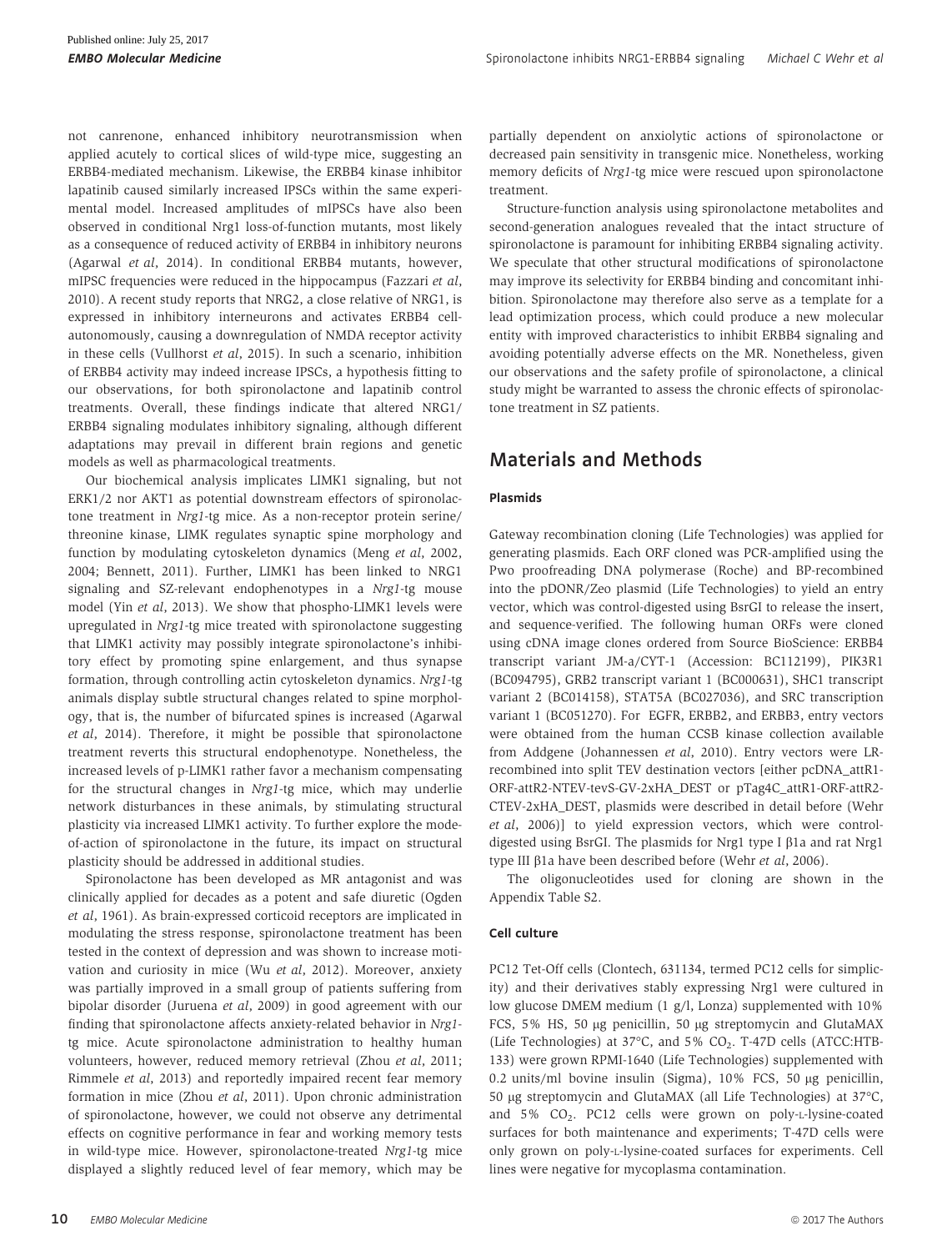#### Generation of PC12 cells stably expressing Nrg1

1 Mio PC12 cells were either transfected with 10 µg of a Nrg1 type I  $\beta$ 1a plasmid or Nrg1 type III  $\beta$ 1a plasmid using Lipofectamine 2000. Following an initial expression of 24 h, 400 µg/ml G418 was applied to select stable clones as each Nrg1 plasmid harbors a neomycin resistance gene for selection in mammalian cells. After 2 weeks of culturing, visible PC12 cell clones were transferred into a single well of a 24-well plate. Following to a recovery and expansion phase, stable Nrg1 expression was validated in a split TEV-based ERBB4- PIK3R1 co-culture assay. Positive clones were also verified by Western blot analysis.

#### Protein lysates and Western blotting

PC12 cells were transfected with indicated plasmids using Lipofectamine 2000 (Life Technologies). After 24 h of expression, cells were treated as indicated and lysed in a 1% Triton-X lysis buffer (50 mM Tris [pH 7.5], 150 mM NaCl, 1% Triton X-100, 1 mM EGTA) supplemented with 10 mM NaF, 1 mM Na2VO4, 1 mM  $ZnCl<sub>2</sub>$  4.5 mM  $Na<sub>4</sub>P<sub>2</sub>O<sub>7</sub>$ , as phosphatase inhibitors, and the complete protease inhibitor cocktail (Roche). Lysates from T-47D cells were analyzed for endogenous proteins only. For the analysis of cytosolic proteins, cell extracts were spun for 10 min at 4°C at 17,000 g.

For the biochemical analysis of spironolactone-treated mice (for a precise description of the injection paradigm, see subheading "Mouse behavior analysis", "Spironolactone treatment"), vehicle control or spironolactone was subcutaneously injected daily for 21 days into age-matched (11–13 weeks) male mice prior to preparation of the mouse prefrontal cortex ( $n = 2$  per genotype and treatment). For the generation of lysates, the isolated tissue was immediately placed into cooled (4°C) sucrose buffer (320 mM sucrose, 10 mM Tris–HCl, 1 mM NaHCO<sub>3</sub>, 1 mM MgCl<sub>2</sub>, supplemented with 10 mM NaF, 1 mM  $Na<sub>2</sub>VO<sub>4</sub>$ , 1 mM  $ZnCl<sub>2</sub>$ , 4.5 mM Na<sub>4</sub>P<sub>2</sub>0<sub>7</sub> as phosphatase inhibitors, and the complete protease inhibitor cocktail (Roche)), homogenized using an ultra-turrax (IKA GmbH, Staufen, Germany), sonicated (3 pulses for 10 s), and denatured for 10 min at 70°C in LDS sample buffer.

Protein gels were run using the Mini-PROTEAN Tetra Electrophoresis System (Bio-Rad), and gels were blotted using the Mini-PROTEAN Tetra Electrophoresis System (Bio-Rad). Detection of proteins was performed by Western blot analysis using chemiluminescence (Western Lightning® Plus-ECL, PerkinElmer). Western blots were probed with antibodies at dilutions as shown in the Appendix Table S3. Each blot was replicated two times. Western blots were densitometrically quantified using ImageJ following the protocol openly accessible at [lukemiller.org](http://lukemiller.org) ([http://](http://lukemiller.org/index.php/2010/11/analyzing-gels-and-western-blots-with-image-j/) [lukemiller.org/index.php/2010/11/analyzing-gels-and-western-blots](http://lukemiller.org/index.php/2010/11/analyzing-gels-and-western-blots-with-image-j/)[with-image-j/\)](http://lukemiller.org/index.php/2010/11/analyzing-gels-and-western-blots-with-image-j/).

#### Immunofluorescence staining of PC12 cells

1 Mio PC12 cells were plated per well onto poly-L-lysine (PLL) coated coverslips in a 6-well plate at day 1. At day 2, cells were transfected with ERBB4-NTEV-tevs-GV or ERBB4\_1-685-NTEV-tevS-GV. At day 3, cells were gently washed twice by adding and removing  $1 \times TBS$  (50 µl per coverslip), fixed in cold 4% PFA for 10 min, washed twice with  $1 \times$  TBS, and permeabilized in TBS/0.1% Triton X-100 for 5 min. Then, cells were washed again three times in  $1 \times$ TBS and blocked in blocking buffer (3% BSA, 0.1% Triton X-100 in 1× TBS) for 1 h at room temperature. Primary antibodies diluted in blocking buffer and cells were incubated for 1 h at room temperature. Following three washes in TBS, cells were incubated with a secondary antibody (Alexa 594 anti-rat, 1:500, Abcam, ab150160) diluted in blocking buffer for 1 h at room temperature. Coverslips were washed three times in  $1 \times PBS$ , once quickly dipped into ddH<sub>2</sub>O to remove traces of salt, mounted on microscope slides, and sealed with ProLong Gold Antifade Mountant with Dapi (ThermoFisher Scienctific, P36935). Slides were stored at 4°C before imaged on a Zeiss Observer Z.1 microscope.

#### Compound screening and validation

#### Cell-based split TEV assay to monitor ERBB4 activity

The split TEV method is based on the functional complementation of two previously inactive TEV protease fragments denoted NTEV and CTEV fused to interacting proteins. It has been shown to robustly and sensitively quantify protein–protein interactions and receptor activities, as proven before for the ERBB4 receptor and the regulatory adapter subunits of the PI3K, PIK3R1, and PIK3R2 (Wehr et al, 2006, 2008). Recently, the split TEV method was also successfully applied to genomewide RNAi screening in Drosophila cell culture, supporting its applicability to high-throughput applications (Wehr et al, 2013).

For our HTS-compatible split TEV assay approach, human fulllength ERBB4-Cyt1 was fused to the NTEV fragment, a TEV protease cleavage site (tevS) and the artificial co-transcriptional activator Gal4-VP16 (ERBB4-NTEV-tevS-GV); human PIK3R1 was fused to the CTEV fragment (PIK3R1-CTEV) (Fig 1A). Upon ERBB4 activation, PIK3R1 is recruited to the receptor resulting in a reconstituted protease activity that cleaves off GV. In turn, released GV translocates to the nucleus and binds to upstream activating sequences (UAS) to activate the transcription of a firefly luciferase reporter gene (Fig 1A). A constitutively expressed Renilla luciferase driven under the control of the human thymidine kinase (TK) promoter was used as control to address offtarget effects related to toxicity.

#### Compound library

For small molecule screening, the NIH-NCC Clinical Collection library (sets NCC-003 and NCC-201) was used containing 727 small molecules that are FDA-approved and have a history in clinical applications ([www.nihclinicalcollection.com\)](http://www.nihclinicalcollection.com). A Hamilton Labstar robot connected to 37 and 4°C incubators for cell incubation and compound storage and application (Cytomat automated incubator, ThermoScientific) and to a luciferase reader (Berthold Technologies) was used to automatically perform the screening. Batch 1 (compounds 1–320) was run in quadruplets, batch 2 (compounds 321– 727) in triplicates. Each batch was screened three times.

#### Transfection of cells

To equally transfect large amounts of cells, PC12 cells were transfected with the split TEV assay components in solution. For one 96 well plate,  $4 \times 10^6$  PC12 cells were harvested and diluted in 5 ml assay medium (phenol red-free DMEM (low glucose, Life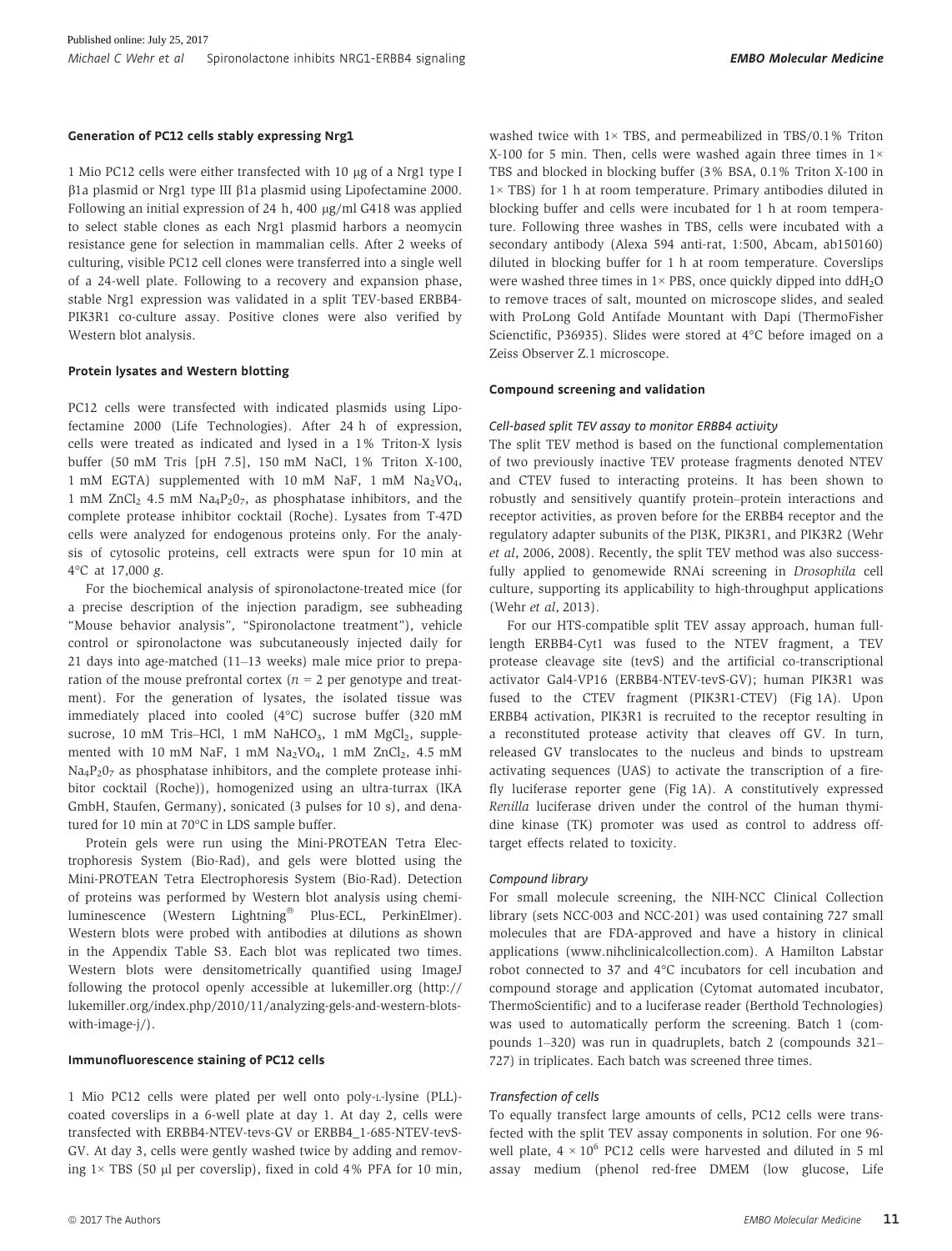Technologies), 10% FCS, 5% HS, no antibiotics). The split TEV assay plasmids (2 ug pcDNA3 ERBB4-NTEV-tevS-GV-2xHA, 2 ug pTag4C\_PIK3R1-CTEV-2xHA, 2 µg p5xUAS\_firefly luciferase, 2 µg pTK\_Renilla luciferase, and 0.5 µg pECFP-C1 for examining transfection efficiency) were diluted in 2.5 ml Opti-MEM (Life Technologies) and vortexed. In parallel,  $20 \mu l$  of the transfection reagent Lipofectamine 2000 was diluted in 2.5 ml Opti-MEM and vortexed. Both Opti-MEM aliquots were mixed, vortexed, and incubated for 20 min at room temperature, followed by carefully mixing the DNA/Lipofectamine/Opti-MEM solution with the PC12 cells and incubating the cell suspension at  $37^{\circ}$ C and  $5\%$  CO<sub>2</sub> for 2 h without shaking.

#### Plating the cells

For plating of one 96-well plate, 10 ml suspension, containing the  $4 \times 10^6$  in solution-transfected cells, was placed in the bubble paddle reservoir of the Hamilton Cellstar robot. 100 µl was seeded per 96-well using the 96-tip pipetting head. The homogeneity of the cell suspension was guaranteed over time by mild stirring using the paddling device inside the reservoir. For five plates each, 50 ml of additional cell suspension was used to allow for losses of inaccessible volume. After seeding, plates were transferred and stored in the Cytomat device at 37°C and 5% CO2.

#### Addition of compounds

The cells were allowed to express the plasmids for 24 h before compounds were added. Proper expression and transfection efficiency were verified by ECFP expression on a clear control plate. The compounds were applied in a final concentration of 10  $\mu$ M using DMSO as diluent. Sixteen positions per 96-well plate (i.e., columns A and H) were reserved for controls; in detail, four wells each were taken for positive controls (stimulated with 10 ng/ml EGFld (Reprokine, RKQ02297) in DMSO, 96-well positions A1 to D1), baseline controls (DMSO only, 96-well positions E1 to H1), negative controls I (100 nM CI-1033 (Canertinib dihydrochloride, Axon, 1433) in DMSO, 96-well positions A12-D12), and negative controls II (10  $\mu$ M lapatinib (Lapatinib ditosylate, Axon, 1395) in DMSO, 96-well positions E12 to H12). Thirty minutes later, 10,000 Nrg1-expressing PC12 cells in 100 µl assay medium were seeded on top. 24 h after addition of the compounds, the cells were lysed using 40 ll Passive Lysis buffer (Promega) and subjected to a Dual Luciferase Assay (Promega) according to the manufacturer's instructions. The data were analyzed in R Bioconductor using the package cellHTS2 ([http://www.bioconductor.org/packages/devel/](http://www.bioconductor.org/packages/devel/bioc/html/cellHTS2.html) [bioc/html/cellHTS2.html\)](http://www.bioconductor.org/packages/devel/bioc/html/cellHTS2.html), assessed using the z-score, and visualized using the program Mondrian ([http://stats.math.uni-augsb](http://stats.math.uni-augsburg.de/mondrian/) [urg.de/mondrian/](http://stats.math.uni-augsburg.de/mondrian/)).

#### Dose–response luciferase assays for validation

Individually re-screened candidates were validated using a dose– response assay. PC12 cells were batch-transfected as described in the section "Transfection of cells", manually plated, and incubated for 24 h at 37 $\degree$ C and 5% CO<sub>2</sub>. Candidate small molecules were prepared in a series of dilutions using DMSO as diluent and ranging from  $0.0001$  to  $100 \mu M$  at final concentrations, thus covering at least five orders of magnitude. Candidate dilutions were added, followed by the addition of 10,000 Nrg1-expressing cells in 100  $\mu$ l volume 30 min later. Cells were lysed in 40 µl Passive Lysis Buffer and analyzed in a Dual Luciferase Assay. Data were analyzed in Excel and GraphPad Prism. For single-culture assays that used EGFld as stimulus, 100 µl assay medium containing EGFld (f.c. 10 ng/ml) was administered. The following candidates were analyzed in dose– response assays: spironolactone (Sigma-Aldrich, S3378), eplenrenone (Sigma-Aldrich, E6657), canrenone (Santa Cruz Biotechnology, sc-205616), 7a-thiomethyl-spironolactone (Santa Cruz Biotechnology, sc-207187). Dose–response assays were run in six replicates per concentration and repeated at least two times. Data are shown as mean, and error bars represent SEM.

#### Electrophysiology

300-lm-thick transverse slices comprising the medial prefrontal cortex (mPFC) area were prepared from 7- to 8-week-old C57Bl/6 mice as described previously (Teng et al, 2013; Agarwal et al, 2014). All recordings were performed in cortical layer V projection neurons. The bath solution consisted of oxygenated artificial cerebrospinal fluid (ACSF) containing NaCl 126 mM, KCl 3 mM,  $NaH_2PO_4$  1.25 mM,  $MgSO_4$  1 mM,  $NaHCO_3$  26 mM,  $CaCl_2$  2 mM, glucose 10 mM, and the pH 7.2 adjusted with NaOH. Spontaneous GABAergic inhibitory postsynaptic currents (sIPSC) and evoked GABAergic inhibitory postsynaptic currents (eIPSC) were recorded at a holding potential of  $-70$  mV in the presence of 6-cyano-7-nitroquinoxaline-2,3-dione  $(CNOX, 10 \mu M)$  and DL-2amino-5-phosphonovaleric acid (D-APV, 50 µM). Glass pipettes were filled with the solution containing: KCl 140 mM, MgCl<sub>2</sub> 2 mM,  $CaCl<sub>2</sub>$  1 mM, Na<sub>2</sub>GTP 0.5 mM, Na<sub>2</sub>ATP 4 mM, EGTA 10 mM, HEPES 10 mM. Patches with a series resistance of  $>$  25 M $\Omega$ , a membrane resistance of  $< 0.8$  G $\Omega$ , or leak currents of  $> 150$  pA were excluded. Biphasic rectangular electric pulses (10 ms, 100–  $300 \mu A$ ) were applied to layer I of the prelimbic area of mPFC through another glass pipette filled with ACSF. Synaptic currents were acquired at 20 kHz and filtered at 6 kHz, with a Digidata 1440 ADC-converter coupled to a Multiclamp 700B amplifier (Molecular Devices, USA). Data acquisition was performed using pClamp10 software (Molecular Devices). MiniAnalysis 6.0.9 (Synaptosoft Inc., Decatur, USA) and pClamp10.1 were used for amplitude and frequency analysis of sIPSCs and eIPSCs, respectively. Paired Student's t-test was used for statistical analysis.

#### Mouse behavior analysis

For behavioral testing, age-matched male mice (8–16 weeks) on C57Bl/6 background that constitutively overexpress the 2xHAtagged Nrg1 type III  $\beta$ 1a isoform (Nrg1-tg) under the control of the mouse Thy1.2 promoter (Velanac et al, 2012) and their wild-type (wt) littermates as controls were used. Animals were group-housed in the same ventilated sound-attenuated rooms under a 12-h light/ 12-h dark schedule (lights on at 8:00 am) at an ambient temperature of 21°C with food and water available ad libitum. One week prior to experiments, mice were separated into single cages and habituated to the experimental rooms. To minimize the influence of the circadian rhythm on drug actions, the treatment groups were analyzed at balanced time points during the light phase. The investigators for behavioral tests were blind to genotypes and/or spironolactone administration. All animal experiments were conducted in accordance with NIH principles of laboratory animal care and were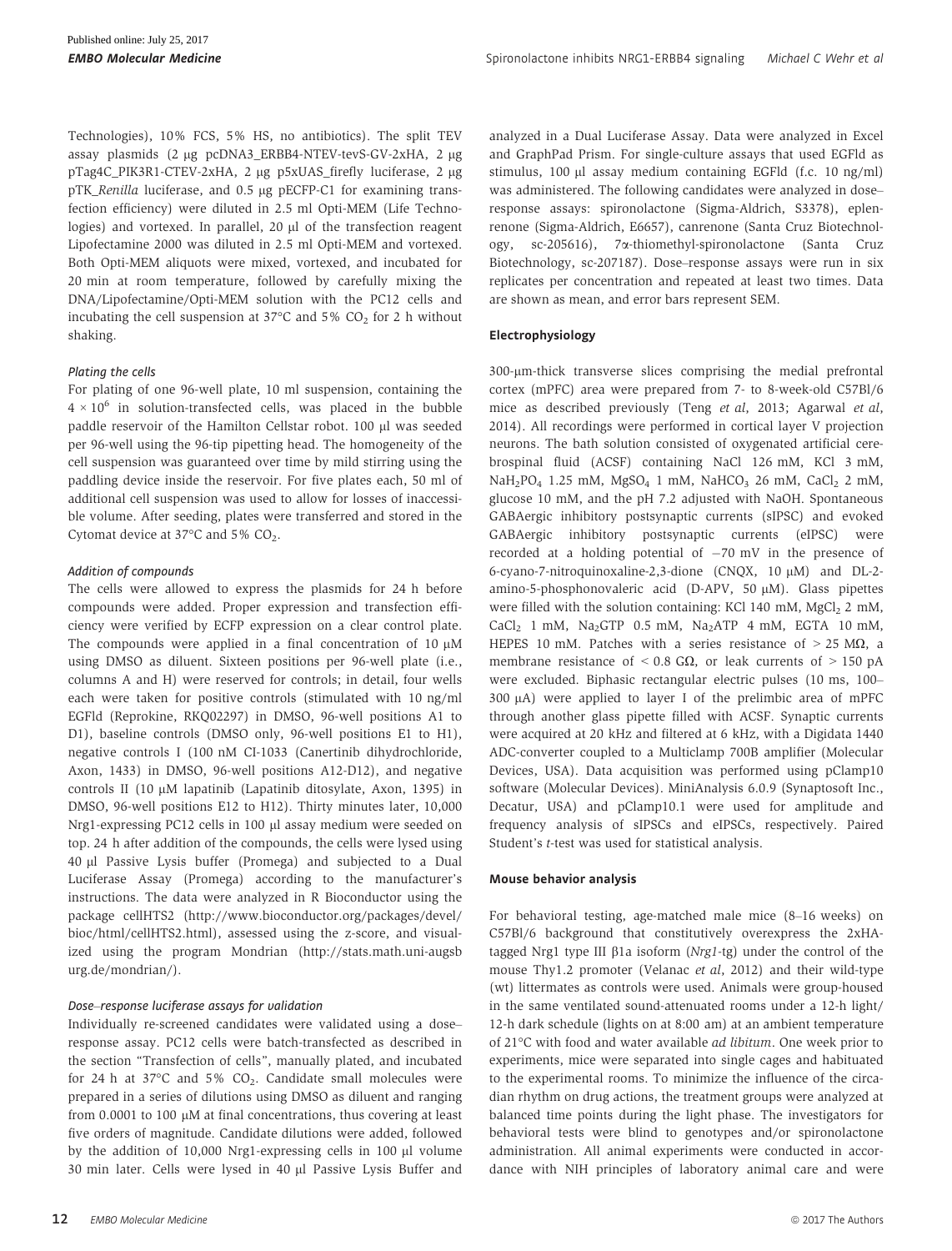approved by the Government of Lower Saxony, Germany, in accordance with the German Animal Protection Law.

#### Spironolactone treatment

50 mg of Spironolactone (Sigma-Aldrich) was initially dissolved in DMSO and suspended in 10 ml of 0.9% NaCl, 1% DMSO, and  $0.002\,\%$  Tween $^\circledR$ 20. Spironolactone (5 mg/ml) and a vehicle control (0.9% NaCl, 1% DMSO, and 0.002% Tween<sup>®</sup>20) were subcutaneously injected with a 50 mg/kg dose daily (e.g., corresponding to 0.3 ml injection volume of a mouse with 30 g weight) for 3 weeks prior to behavioral testing ( $n = 12$  per genotype and per treatment). Treatment was continued throughout the behavioral analysis period. To avoid injection-induced stress prior to behavioral testing, mice were injected in the afternoon, after the entire cohort has completed the behavioral paradigm.

#### Calculation of spironolactone dosage

The calculated daily dosage of 50 mg/kg/day spironolactone for mice is based on the following assumptions. Patients are routinely treated with 400 mg/day spironolactone (Aldactone 100, Riemser Pharma; spironolactone 100, Ratiopharm). Dosages of 50 to 100 mg/day were administered to patients in long-term treatments (Juruena et al, 2009). The dosage of 400 mg/80 kg patient body weight per day is equal to 5 mg/kg/day. Human doses are converted to mouse doses using the body surface area normalization method, which integrates various aspects of biological parameters including basal metabolism, blood volume, caloric expenditure, and oxygen utilization (Reagan-Shaw et al, 2008). For the calculation of the mouse dose (mg/kg), the human dose (mg/kg) is multiplied by the human  $K_{\rm m}/$ mouse  $K_{\rm m}$ , where the human  $K_{\rm m}$  = 37 and the mouse  $K_m = 3$ . Therefore, mice should be treated with a 12-fold higher dose. The chosen dosage of 50 mg/kg/day is slightly below the calculated maximum dose of 61.7 mg/kg/day  $[(400 \text{ mg}/80 \text{ kg})*$  $(37/3)/day$ ]. The  $IC_{50}$  of spironolactone is  $> 1,000$  mg/kg/day. Spironolactone is FDA-approved, used in patients for decades, and shows no major side effect in treated mice.

#### Behavioral tests applied for mouse behavior analysis

Open field and hole board Spontaneous locomotor activity was verified in the open-field test using a Plexiglas box  $(45 \times 45 \times$ 55 cm). The same test arena was modified with a floor insert containing 16 symmetrically allocated holes for the hole board test. During a 10-min testing session, mouse behavior was monitored by infrared sensors and recorded by the ActiMot software (TSE, Bad Homburg, Germany). Levels of urination (scored in events) and defecation (scored as feci in events) were determined manually during the open-field test.

Light–dark preference The light–dark preference test was conducted in a plastic chamber divided into two compartments of same size, with one having black and the second one having transparent Plexiglas walls. A door-like opening in the center of the separating wall allowed transitions between both compartments. For testing, each mouse was placed into the light compartment facing away from the door and left undisturbed. The latency to enter the dark compartment, the time spent in the dark compartment, and the number of crossings between the compartments were monitored for 5 min using the AnyMaze software. Mice that did not enter the dark compartment within 10 min were excluded from the experiment. After each session, the chambers were cleaned with 70% ethanol.

Y-maze The assessment of working memory was performed using an in-house made Y-shaped runway. Animals were placed individually into the Y-maze facing the wall and allowed to explore the maze for 10 min. The experiment was video recorded. The number of arm choices (as a measure of activity) and the percent of alterations (choices of a "novel" arm, i.e., when animals chose a different arm as before is regarded as a measure of working memory) were scored and analyzed. To avoid any olfactory cues, the apparatus was cleaned with 70% ethanol between animals.

Tail suspension test Mice were manually suspended upside down for 6 min by attaching them to a fixed rod using an adhesive tape positioned at the tip of the tail. The escape motivation of a mouse was measured as the time spent active, video recorded, and scored offline.

Prepulse inhibition (PPI) The startle response was measured using a two test cabinet (SR-LAB, San Diego Instruments) using a protocol as described in Brzózka et al (2010).

Fear conditioning Fear memory assessment that is measured by freezing behavior was performed using the Ugo Basile Fear Conditioning System (Varese, Italy). For conditioning, mice were placed into the animal box (furnished with a stainless shock grid floor and striped black-white walls) and positioned into an isolation cubicle equipped with a lamp, a loudspeaker and infrared camera. For conditioning, striped black-white walls were inserted into the animal box. The conditioning and fear memory assessment were performed as described in Brzózka et al (2010).

Hot plate Pain sensitivity was measured in the hot plate test. Animals were placed onto a metal plate preheated to 52°C. The latency to the first reaction (hind paw licking or jumping) was scored manually. Immediately after the first response, mice were placed onto another metal plate (not heated) to allow cooling their paws.

### Statistical analysis

Statistical significance was determined using Microsoft Excel, IBM SPSS Statistics v22 and GraphPad Prism 5.0 software. Data are presented as means  $\pm$  SD or SEM as indicated ( $n \geq 3$ , for luciferase assays  $n = 6$ ). For behavioral experiments, Student's *t*-tests were used for comparing two data samples. If the experimental setup required a paired data analysis, paired Student's t-test or paired Wilcoxon signed ranks test was used for comparing two normally or not-normally distributed data samples, respectively. Two-way ANOVA with Bonferroni post hoc test was used for the analysis of three or more samples. Two-way ANCOVA was used for the agecorrected analyses of open-field, Y-maze and light–dark preference tests. Repeated-measures ANOVA was used to analyze the effects of treatment in the PPI analyses. The robustness of cell-based assays was assessed using the Z' factor. Data from screening were analyzed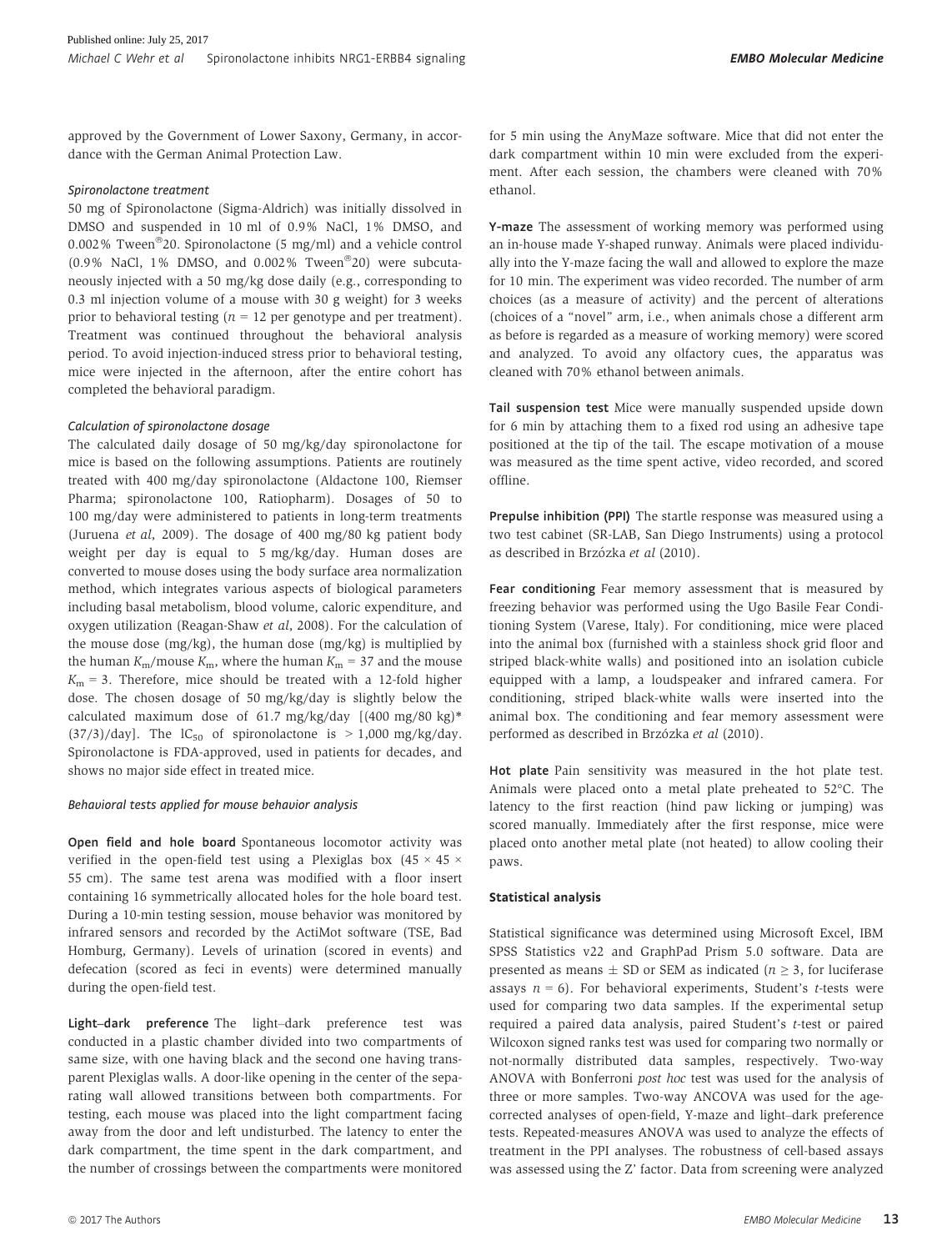#### The paper explained

#### Problem

NRG1-ERBB4 signaling is a schizophrenia risk pathway in humans and altered signaling activity causes schizophrenia-relevant endophenotypes in transgenic mouse models. To date, no treatment options are available targeting this pathway in schizophrenic patients.

#### Results

Here, we have developed a NRG1-ERBB4 pathway-selective screening assay based on the split TEV technology to monitor activities of FDAapproved drugs for repurposing. The anti-mineralocorticoid spironolactone was identified as top candidate from the screen to antagonize ERBB4 receptor activity. Spironolactone's effect was biochemically validated both in vitro and in vivo, and it was found to improve schizophrenia-relevant behavioral deficits in a Nrg1 transgenic mouse model.

#### Impact

We provide preclinical evidence for an approved drug that may immediately qualify for a clinical study in schizophrenic patients.

using the cellHTS2 package available for R and evaluated using the z-score.

**Expanded View** for this article is available [online.](https://doi.org/10.15252/emmm.201707691)

#### Acknowledgements

We thank Elena Ciirdaeva, Nadia Gabellini, Monika Rübekeil, and Barbara Meisel for excellent technical support. M.C.W. was supported by the Deutsche Forschungsgemeinschaft (WE 5683/1-1). M.J.R. was supported by the Deutsche Forschungsgemeinschaft (Klinische Forschergruppe (KFO) 241: RO 4076/1-1 and PsyCourse: RO 4076/5-1). W.Z. was supported by the IZKF of the University of Münster Medical School (Zha3-005-14) and by the Deutsche Forschungsgemeinschaft (SFB TRR58 to W.Z.).

#### Author contributions

Designed, performed, and analyzed the compound screen: MCW, WH, SPW, MJR; performed luciferase and biochemical validation experiments: MCW, WH, JPW, AH; performed immunocytochemistry: MCW, MCS-B; performed electrophysiological experiments: MK, MZ; designed behavioral analysis: MMB; performed and analyzed behavioral experiments: MMB, WH, TU, SP, MCW, MJR; supervised students and provided essential reagents: K-AN, PF, WZ, MHS; conceived the study and wrote the manuscript: MCW, MJR.

#### Conflict of interest

Systasy Bioscience GmbH holds the patent for the split TEV technique (termed splitSENSOR technology at Systasy Bioscience GmbH). M.C. Wehr, S.P. Wichert, and M.J. Rossner are co-founders and shareholders of Systasy Bioscience GmbH, Munich, Germany.

## References

Agarwal A, Zhang M, Trembak-Duff I, Unterbarnscheidt T, Radyushkin K, Dibaj P, Martins de Souza D, Boretius S, Brzózka MM, Steffens H et al (2014) Dysregulated expression of neuregulin-1 by cortical pyramidal neurons disrupts synaptic plasticity. Cell Rep 8: 1130 – 1145

- Bennett MR (2011) Schizophrenia: susceptibility genes, dendritic-spine pathology and gray matter loss. Prog Neurobiol 95: 275 – 300
- Brzózka MM, Radyushkin K, Wichert SP, Ehrenreich H, Rossner MJ (2010) Cognitive and sensorimotor gating impairments in transgenic mice overexpressing the schizophrenia susceptibility gene Tcf4 in the brain. Biol Psychiatry 68: 33 – 40
- Chen Y-J, Zhang M, Yin D-M, Wen L, Ting A, Wang P, Lu Y-S, Zhu X-H, Li S-J, Wu C-Y et al (2010) ErbB4 in parvalbumin-positive interneurons is critical for neuregulin 1 regulation of long-term potentiation. Proc Natl Acad Sci USA 107: 21818 – 21823
- Citri A, Yarden Y (2006) EGF-ERBB signalling: towards the systems level. Nat Rev Mol Cell Biol 7: 505 – 516

Deakin IH, Law AJ, Oliver PL, Schwab MH, Nave KA, Harrison PJ, Bannerman DM (2009) Behavioural characterization of neuregulin 1 type I overexpressing transgenic mice. NeuroReport 20: 1523 – 1528

- Deakin IH, Nissen W, Law AJ, Lane T, Kanso R, Schwab MH, Nave K-A, Lamsa KP, Paulsen O, Bannerman DM et al (2012) Transgenic overexpression of the type I isoform of neuregulin 1 affects working memory and hippocampal oscillations but not long-term potentiation. Cereb Cortex 22: 1520 – 1529
- Fazzari P, Paternain AV, Valiente M, Pla R, Luján R, Lloyd K, Lerma J, Marín O, Rico B (2010) Control of cortical GABA circuitry development by Nrg1 and ErbB4 signalling. Nature 464: 1376 – 1380
- Feng Y, Mitchison TJ, Bender A, Young DW, Tallarico JA (2009) Multiparameter phenotypic profiling: using cellular effects to characterize small-molecule compounds. Nat Rev Drug Discov 8: 567 – 578
- Gaddam K, Pimenta E, Thomas SJ, Cofield SS, Oparil S, Harding SM, Calhoun DA (2010) Spironolactone reduces severity of obstructive sleep apnoea in patients with resistant hypertension: a preliminary report. J Hum Hypertens 24: 532 – 537
- Goff DC, Hill M, Barch D (2011) The treatment of cognitive impairment in schizophrenia. Pharmacol Biochem Behav 99: 245 – 253
- Hahn C-G, Wang H-Y, Cho D-S, Talbot K, Gur RE, Berrettini WH, Bakshi K, Kamins J, Borgmann-Winter KE, Siegel SJ et al (2006) Altered neuregulin 1-erbB4 signaling contributes to NMDA> receptor hypofunction in schizophrenia. Nat Med 12: 824 – 828
- Harrison PJ, Law AJ (2006) Neuregulin 1 and schizophrenia: genetics, gene expression, and neurobiology. Biol Psychiatry 60: 132-140
- Hashimoto R, Straub RE, Weickert CS, Hyde TM, Kleinman JE, Weinberger DR (2004) Expression analysis of neuregulin-1 in the dorsolateral prefrontal cortex in schizophrenia. Mol Psychiatry 9: 299 – 307
- Hu X, Hicks CW, He W, Wong P, Macklin WB, Trapp BD, Yan R (2006) Bace1 modulates myelination in the central and peripheral nervous system. Nat Neurosci 9: 1520 – 1525

Insel TR (2010) Rethinking schizophrenia. Nature 468: 187 – 193

- Insel TR (2012) Next-generation treatments for mental disorders. Sci Transl Med 4: 155 ps19
- Johannessen CM, Boehm JS, Kim SY, Thomas SR, Wardwell L, Johnson LA, Emery CM, Stransky N, Cogdill AP, Barretina J et al (2010) COT drives resistance to RAF inhibition through MAP kinase pathway reactivation. Nature 468: 968 – 972
- Juruena MF, Gama CS, Berk M, Belmonte-de-Abreu PS (2009) Improved stress response in bipolar affective disorder with adjunctive spironolactone (mineralocorticoid receptor antagonist): case series. J Psychopharmacol 23: 985 – 987
- Kato T, Kasai A, Mizuno M, Fengyi L, Shintani N, Maeda S, Yokoyama M, Ozaki M, Nawa H (2010) Phenotypic characterization of transgenic mice overexpressing neuregulin-1. PLoS One 5: e14185